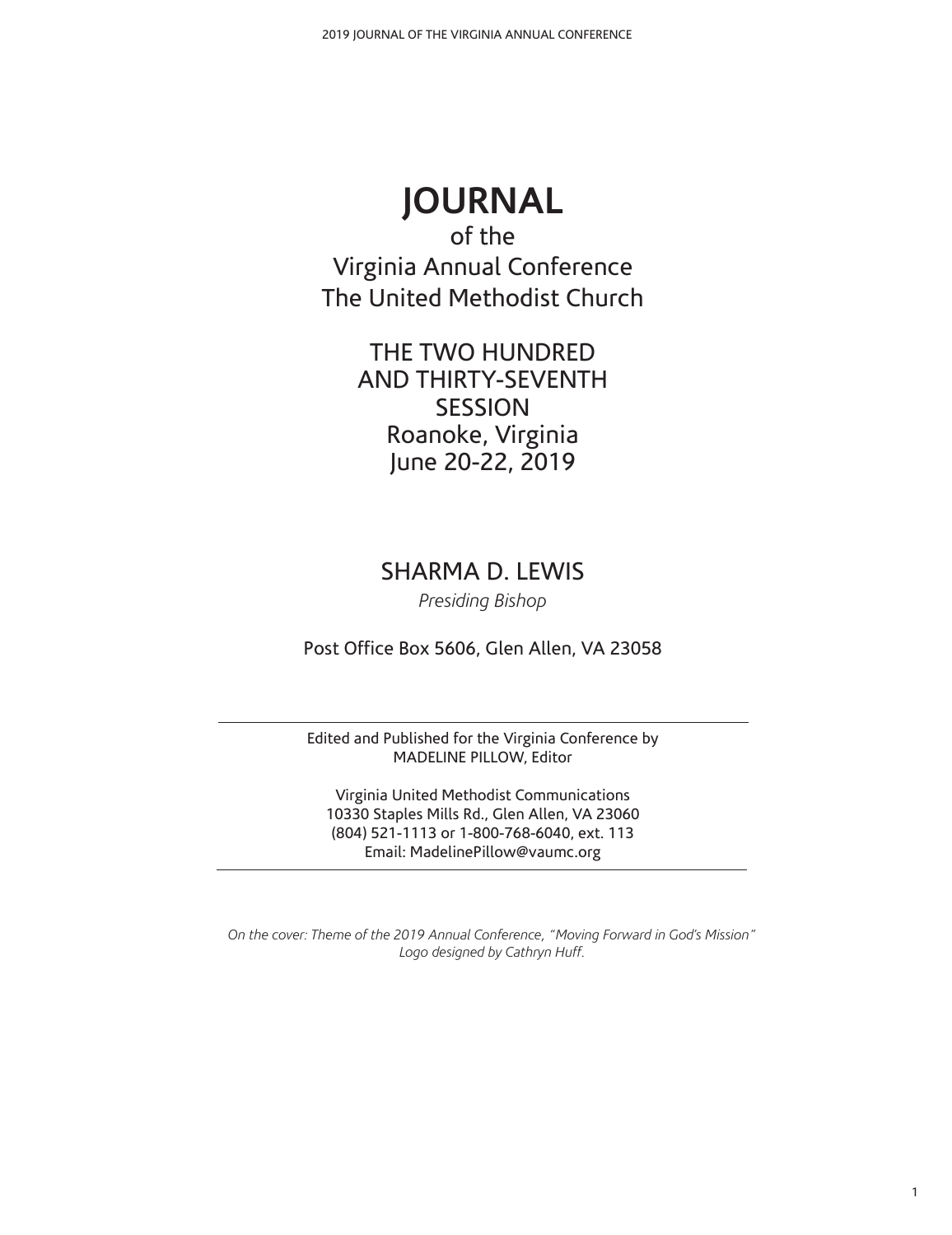2018 JOURNAL OF THE VIRGINIA ANNUAL CONFERENCE

#### **I. CONFERENCE OFFICIALS A. Officers of the Annual Conference**

*(Clergy addresses will be found in Section XV (A), Directory of the Ministry, and lay addresses in Section XV (B), Directories of the Laity.)*

**OFFICERS OF THE VIRGINIA CONFERENCE** PRESIDENT

Sharma Denise Lewis Presiding Bishop Office: 10330 Staples Mill Rd., Glen Allen, VA 23060 Phone: (804) 521-1100

#### **HONORARY MEMBERS OF THE VIRGINIA CONFERENCE**

*(Bishops who have served the Virginia Conference or have been elected from the Virginia Conference)*

Elected

- 1980 Carlton P. Minnick Jr.
- 1984 R. Kern Eutsler
- 1988 Thomas B. Stockton
- 1988 H. Hasbrouck Hughes Jr.
- 1996 Joe E. Pennel Jr.
- 1996 Ray W. Chamberlain Jr.
- 2001 Timothy W. Whitaker
- 1996 Charlene P. Kammerer
- 2012 Young Jin Cho

#### **RETIRED BISHOPS RESIDING IN THE VIRGINIA CONFERENCE R. Kern Eutsler**

7090 Covenant Woods Dr., F.304, Mechanicsville, VA 23111 | Phone: (804) 569-8053 **H. Hasbrouck Hughes Jr.**

113 S. Stocker Ct., Williamsburg, VA 23188-6307 | Phone: (757) 258-0538

**Ray W. Chamberlain Jr.**

1521 Nester Dr., Winchester, VA 22601 | Phone: (540) 662-0009

**Timothy W. Whitaker** P.O. Box 219 Keller, VA 23401 | Phone: (757) 787-1081

#### **Young Jin Cho**

13524 Prairie Mallow Ln, Centreville, VA 20120-5035 | Phone: (703) 830-1960

#### **SECRETARY**

Susan M. Reaves 7 Round Hill School Rd, Fort Defiance, VA 24437 Phone: (540) 234-8880 Email: SusanReaves@vaumc.org

#### **EDITOR OF THE** *JOURNAL*

Madeline Pillow P.O. Box 5606, Glen Allen, VA 23058 Phone: (804) 521-1113 Email: MadelinePillow@vaumc.org

#### **DIRECTOR OF CONNECTIONAL MINISTRIES**

Ted Smith P.O. Box 5606, Glen Allen, VA 23058 Phone: (804) 521-1133 Email: TedSmith@vaumc.org

#### **CONFERENCE TREASURER AND STATISTICIAN**

David Dommisse P.O. Box 5606, Glen Allen, VA 23058 Phone: (804) 521-1109 Email: DavidDommisse@vaumc.org

#### **VIRGINIA CONFERENCE LAY LEADER**

Warren Harper 200 Ladybank, Williamsburg, VA 23188 Phone: (757) 258-4498 Email: wrscharper@gmail.com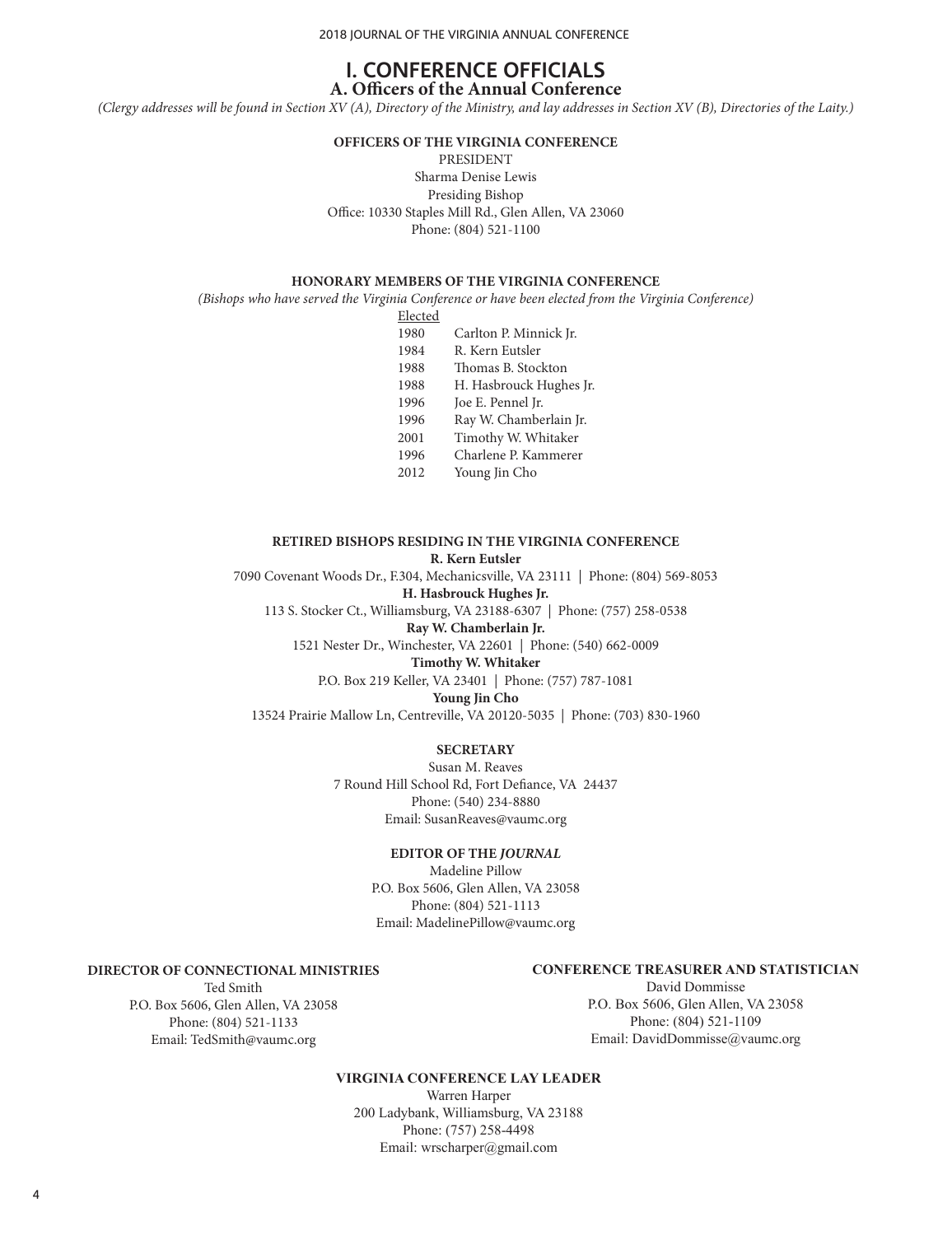#### I. CONFERENCE OFFICIALS

# **B. Other Officials**

**THE VIRGINIA CONFERENCE CABINET**

Richmond Area Bishop Sharma D. Lewis Office: P.O. Box 5606, Glen Allen, VA 23058 (804) 521-1100 Residence: 11412 Willow Gate Drive, Glen Allen, VA 23060

| <b>Alexandria District</b><br>Jeffrey P. Mickle<br>O: 3600 Chain Bridge Rd., Suite 210, Fairfax, VA 22030<br>FAX (703) 845-8147<br>$(703) 820 - 7200$<br>H: 8318 Chapel Lake Ct., Annandale, VA 22003<br>AlexandriaDS@vaumc.org<br>$(703)$ 425-3568<br><b>Arlington District</b><br>Sarah L.K. Calvert<br>O: 3600 Chain Bridge Rd., Suite 210, Fairfax, VA 22030<br>FAX (703) 845-8147<br>$(703) 820 - 7200$<br>H: 204 Wynnwood Dr., Annandale, VA 22003<br>$(703)$ 231-4297<br>ArlingtonDS@vaumc.org<br><b>Charlottesville District</b><br>O: 914 E Jefferson St., Ste. 104, Charlottesville, VA 22902<br>FAX (434) 977-7642<br>(434) 977-4254<br>Danny J. Kesner<br>H: 914 E Jefferson St., Ste. 104, Charlottesville, VA 22902<br>CharlottesvilleDS@vaumc.org<br>$(434)$ 295-2035<br><b>Danville District</b><br>Denise Bates<br>O: P.O. Box 4202, Martinsville, VA 24115<br>FAX (276) 638-2696<br>$(276)$ 638-2688<br>H: 922 Laryn Lane, Roanoke, VA 24018<br>DanvilleDS@vaumc.org<br>$(571)$ 449-0650<br>H: 1118 Reed Hill Rd NW, Floyd, VA 24091<br>$(540)$ 798-7922<br>Brad Dulaney, Assistant DS<br>BradDulaney@vaumc.org<br><b>Eastern Shore District</b><br>O: P.O. Box 317, Parksley, VA 23421<br>FAX (757) 665-6295<br>$(757)$ 665-6295<br>Alex Joyner<br>H: P.O. Box 436, Parksley, VA 23421<br>EasternShoreDS@vaumc.org<br>$(757)$ 665-5935<br><b>Elizabeth River District</b><br>M. Wayne Snead<br>O: P.O. Box 12654, Norfolk, VA 23541<br>$(757)$ 473-1592<br>FAX (757) 473-1790<br>H: 4113 N. Witchduck Rd., Va Beach, VA 23455<br>ElizabethRiverDS@vaumc.org<br>$(757)$ 464-5392<br><b>Farmville District</b><br>O: 204 High Ave., Farmville, VA 23901<br>Denise Bates<br>FAX (877) 233-6168<br>(434) 392-4687<br>H: 922 Laryn Lane, Roanoke, VA 24018<br>DanvilleDS@vaumc.org<br>$(571)$ 449-0650<br>Shayne Estes, Assistant DS<br>H: 4129 E. Hyco Road, South Boston, VA 24592<br>$(804)$ 357-1107<br><b>Harrisonburg District</b><br>Victor R. Gomez<br>O: 40 S. Gate Ct., Ste. 101, Harrisonburg, VA 22801<br>FAX (540) 433-7587<br>$(540)$ 433-2382<br>H: 226 Northview Dr., Dayton, VA 22821<br>HarrisonburgDS@vaumc.org<br>$(540)$ 974-4103<br><b>James River District</b><br>FAX (804) 732-6641<br>(804) 732-2538<br>Sylvia S. Meadows<br>O: P.O. Box 3413, Petersburg, VA 23805<br>JamesRiverDS@vaumc.org<br>H: P.O. Box 3413, Petersburg, VA 23805<br>(434) 390-7955<br><b>Lynchburg District</b><br>O: 2420 Memorial Ave., Lynchburg, VA 24501<br>$(434) 832 - 0401$<br>FAX (434) 237-3044<br>Scott Davis<br>H: 169 Sunset Drive, Amherst, VA 24521<br>LynchburgDS@vaumc.org<br>$(434)$ 363-1399<br><b>Rappahannock River</b><br><b>Charles Bates</b><br>O: P.O. Box 100, Ladysmith, VA 22501<br>FAX (804) 448-8328<br>$(804)$ 448-8326<br>H: P.O. Box 100, Ladysmith, VA 22501<br>RRDS@vaumc.org<br>$(804) 724 - 0202$<br><b>Richmond District</b><br>Peter M. Moon<br>O: P.O. Box 5606, Glen Allen, VA 23058<br>FAX (804) 521-1175<br>$(804) 521 - 1100$<br>RichmondDS@vaumc.org<br>$(804)$ 658-7373<br>H: P.O. Box 5606, Glen Allen, VA 23058<br><b>Roanoke District</b><br>O: 101 Professional Park, 4502 Starkey Rd. SW, Roanoke, VA 24018<br>$(540)$ 989-3335<br>Kathleen Overby Webster<br>FAX (540) 989-0672<br>$(540)$ 266-7628<br>H: 3807 Greenway Dr., Roanoke, VA 24018<br>RoanokeDS@vaumc.org<br><b>Staunton District</b><br>David J. Rochford III<br>O: 26 Orr Dr., P.O. Box 1048, Fishersville, VA 22939<br>FAX (540) 932-1054<br>$(540)$ 932-1055<br>StauntonDS@vaumc.org<br>$(540)$ 414-8343<br>H: 508 Woodmont Dr., Staunton, VA 24401<br><b>Winchester District</b><br>Steven J. Summers<br>O: 158 Front Royal Pike, Suite 307, Winchester, VA 22602<br>FAX (540) 722-6780<br>$(540) 662 - 7332$<br>$(804) 822 - 6927$<br>H: 113 Bent Path Ct., Winchester, VA 22602<br>WinchesterDS@vaumc.org<br><b>York River District</b><br>Seonyoung Kim<br>O: 6515 Geo. Washington Memorial Hwy, Ste 203, Yorktown, VA 23692<br>$(757) 596 - 3476$<br>H: 215 Fleming Way, Yorktown, VA 23682<br>YorkRiverDS@vaumc.org | <b>District Superintendents</b> | <b>Address</b> | Fax/Email | Phone |
|-------------------------------------------------------------------------------------------------------------------------------------------------------------------------------------------------------------------------------------------------------------------------------------------------------------------------------------------------------------------------------------------------------------------------------------------------------------------------------------------------------------------------------------------------------------------------------------------------------------------------------------------------------------------------------------------------------------------------------------------------------------------------------------------------------------------------------------------------------------------------------------------------------------------------------------------------------------------------------------------------------------------------------------------------------------------------------------------------------------------------------------------------------------------------------------------------------------------------------------------------------------------------------------------------------------------------------------------------------------------------------------------------------------------------------------------------------------------------------------------------------------------------------------------------------------------------------------------------------------------------------------------------------------------------------------------------------------------------------------------------------------------------------------------------------------------------------------------------------------------------------------------------------------------------------------------------------------------------------------------------------------------------------------------------------------------------------------------------------------------------------------------------------------------------------------------------------------------------------------------------------------------------------------------------------------------------------------------------------------------------------------------------------------------------------------------------------------------------------------------------------------------------------------------------------------------------------------------------------------------------------------------------------------------------------------------------------------------------------------------------------------------------------------------------------------------------------------------------------------------------------------------------------------------------------------------------------------------------------------------------------------------------------------------------------------------------------------------------------------------------------------------------------------------------------------------------------------------------------------------------------------------------------------------------------------------------------------------------------------------------------------------------------------------------------------------------------------------------------------------------------------------------------------------------------------------------------------------------------------------------------------------------------------------------------------------------------------------------------------------------------------------------------------------------------------------------------------------------------------------------------------------------------------------------------------------------------------------------------------------------------------------------------------------------------------|---------------------------------|----------------|-----------|-------|
|                                                                                                                                                                                                                                                                                                                                                                                                                                                                                                                                                                                                                                                                                                                                                                                                                                                                                                                                                                                                                                                                                                                                                                                                                                                                                                                                                                                                                                                                                                                                                                                                                                                                                                                                                                                                                                                                                                                                                                                                                                                                                                                                                                                                                                                                                                                                                                                                                                                                                                                                                                                                                                                                                                                                                                                                                                                                                                                                                                                                                                                                                                                                                                                                                                                                                                                                                                                                                                                                                                                                                                                                                                                                                                                                                                                                                                                                                                                                                                                                                                                             |                                 |                |           |       |
|                                                                                                                                                                                                                                                                                                                                                                                                                                                                                                                                                                                                                                                                                                                                                                                                                                                                                                                                                                                                                                                                                                                                                                                                                                                                                                                                                                                                                                                                                                                                                                                                                                                                                                                                                                                                                                                                                                                                                                                                                                                                                                                                                                                                                                                                                                                                                                                                                                                                                                                                                                                                                                                                                                                                                                                                                                                                                                                                                                                                                                                                                                                                                                                                                                                                                                                                                                                                                                                                                                                                                                                                                                                                                                                                                                                                                                                                                                                                                                                                                                                             |                                 |                |           |       |
|                                                                                                                                                                                                                                                                                                                                                                                                                                                                                                                                                                                                                                                                                                                                                                                                                                                                                                                                                                                                                                                                                                                                                                                                                                                                                                                                                                                                                                                                                                                                                                                                                                                                                                                                                                                                                                                                                                                                                                                                                                                                                                                                                                                                                                                                                                                                                                                                                                                                                                                                                                                                                                                                                                                                                                                                                                                                                                                                                                                                                                                                                                                                                                                                                                                                                                                                                                                                                                                                                                                                                                                                                                                                                                                                                                                                                                                                                                                                                                                                                                                             |                                 |                |           |       |
|                                                                                                                                                                                                                                                                                                                                                                                                                                                                                                                                                                                                                                                                                                                                                                                                                                                                                                                                                                                                                                                                                                                                                                                                                                                                                                                                                                                                                                                                                                                                                                                                                                                                                                                                                                                                                                                                                                                                                                                                                                                                                                                                                                                                                                                                                                                                                                                                                                                                                                                                                                                                                                                                                                                                                                                                                                                                                                                                                                                                                                                                                                                                                                                                                                                                                                                                                                                                                                                                                                                                                                                                                                                                                                                                                                                                                                                                                                                                                                                                                                                             |                                 |                |           |       |
|                                                                                                                                                                                                                                                                                                                                                                                                                                                                                                                                                                                                                                                                                                                                                                                                                                                                                                                                                                                                                                                                                                                                                                                                                                                                                                                                                                                                                                                                                                                                                                                                                                                                                                                                                                                                                                                                                                                                                                                                                                                                                                                                                                                                                                                                                                                                                                                                                                                                                                                                                                                                                                                                                                                                                                                                                                                                                                                                                                                                                                                                                                                                                                                                                                                                                                                                                                                                                                                                                                                                                                                                                                                                                                                                                                                                                                                                                                                                                                                                                                                             |                                 |                |           |       |
|                                                                                                                                                                                                                                                                                                                                                                                                                                                                                                                                                                                                                                                                                                                                                                                                                                                                                                                                                                                                                                                                                                                                                                                                                                                                                                                                                                                                                                                                                                                                                                                                                                                                                                                                                                                                                                                                                                                                                                                                                                                                                                                                                                                                                                                                                                                                                                                                                                                                                                                                                                                                                                                                                                                                                                                                                                                                                                                                                                                                                                                                                                                                                                                                                                                                                                                                                                                                                                                                                                                                                                                                                                                                                                                                                                                                                                                                                                                                                                                                                                                             |                                 |                |           |       |
|                                                                                                                                                                                                                                                                                                                                                                                                                                                                                                                                                                                                                                                                                                                                                                                                                                                                                                                                                                                                                                                                                                                                                                                                                                                                                                                                                                                                                                                                                                                                                                                                                                                                                                                                                                                                                                                                                                                                                                                                                                                                                                                                                                                                                                                                                                                                                                                                                                                                                                                                                                                                                                                                                                                                                                                                                                                                                                                                                                                                                                                                                                                                                                                                                                                                                                                                                                                                                                                                                                                                                                                                                                                                                                                                                                                                                                                                                                                                                                                                                                                             |                                 |                |           |       |
|                                                                                                                                                                                                                                                                                                                                                                                                                                                                                                                                                                                                                                                                                                                                                                                                                                                                                                                                                                                                                                                                                                                                                                                                                                                                                                                                                                                                                                                                                                                                                                                                                                                                                                                                                                                                                                                                                                                                                                                                                                                                                                                                                                                                                                                                                                                                                                                                                                                                                                                                                                                                                                                                                                                                                                                                                                                                                                                                                                                                                                                                                                                                                                                                                                                                                                                                                                                                                                                                                                                                                                                                                                                                                                                                                                                                                                                                                                                                                                                                                                                             |                                 |                |           |       |
|                                                                                                                                                                                                                                                                                                                                                                                                                                                                                                                                                                                                                                                                                                                                                                                                                                                                                                                                                                                                                                                                                                                                                                                                                                                                                                                                                                                                                                                                                                                                                                                                                                                                                                                                                                                                                                                                                                                                                                                                                                                                                                                                                                                                                                                                                                                                                                                                                                                                                                                                                                                                                                                                                                                                                                                                                                                                                                                                                                                                                                                                                                                                                                                                                                                                                                                                                                                                                                                                                                                                                                                                                                                                                                                                                                                                                                                                                                                                                                                                                                                             |                                 |                |           |       |
|                                                                                                                                                                                                                                                                                                                                                                                                                                                                                                                                                                                                                                                                                                                                                                                                                                                                                                                                                                                                                                                                                                                                                                                                                                                                                                                                                                                                                                                                                                                                                                                                                                                                                                                                                                                                                                                                                                                                                                                                                                                                                                                                                                                                                                                                                                                                                                                                                                                                                                                                                                                                                                                                                                                                                                                                                                                                                                                                                                                                                                                                                                                                                                                                                                                                                                                                                                                                                                                                                                                                                                                                                                                                                                                                                                                                                                                                                                                                                                                                                                                             |                                 |                |           |       |
|                                                                                                                                                                                                                                                                                                                                                                                                                                                                                                                                                                                                                                                                                                                                                                                                                                                                                                                                                                                                                                                                                                                                                                                                                                                                                                                                                                                                                                                                                                                                                                                                                                                                                                                                                                                                                                                                                                                                                                                                                                                                                                                                                                                                                                                                                                                                                                                                                                                                                                                                                                                                                                                                                                                                                                                                                                                                                                                                                                                                                                                                                                                                                                                                                                                                                                                                                                                                                                                                                                                                                                                                                                                                                                                                                                                                                                                                                                                                                                                                                                                             |                                 |                |           |       |
|                                                                                                                                                                                                                                                                                                                                                                                                                                                                                                                                                                                                                                                                                                                                                                                                                                                                                                                                                                                                                                                                                                                                                                                                                                                                                                                                                                                                                                                                                                                                                                                                                                                                                                                                                                                                                                                                                                                                                                                                                                                                                                                                                                                                                                                                                                                                                                                                                                                                                                                                                                                                                                                                                                                                                                                                                                                                                                                                                                                                                                                                                                                                                                                                                                                                                                                                                                                                                                                                                                                                                                                                                                                                                                                                                                                                                                                                                                                                                                                                                                                             |                                 |                |           |       |
|                                                                                                                                                                                                                                                                                                                                                                                                                                                                                                                                                                                                                                                                                                                                                                                                                                                                                                                                                                                                                                                                                                                                                                                                                                                                                                                                                                                                                                                                                                                                                                                                                                                                                                                                                                                                                                                                                                                                                                                                                                                                                                                                                                                                                                                                                                                                                                                                                                                                                                                                                                                                                                                                                                                                                                                                                                                                                                                                                                                                                                                                                                                                                                                                                                                                                                                                                                                                                                                                                                                                                                                                                                                                                                                                                                                                                                                                                                                                                                                                                                                             |                                 |                |           |       |
|                                                                                                                                                                                                                                                                                                                                                                                                                                                                                                                                                                                                                                                                                                                                                                                                                                                                                                                                                                                                                                                                                                                                                                                                                                                                                                                                                                                                                                                                                                                                                                                                                                                                                                                                                                                                                                                                                                                                                                                                                                                                                                                                                                                                                                                                                                                                                                                                                                                                                                                                                                                                                                                                                                                                                                                                                                                                                                                                                                                                                                                                                                                                                                                                                                                                                                                                                                                                                                                                                                                                                                                                                                                                                                                                                                                                                                                                                                                                                                                                                                                             |                                 |                |           |       |
|                                                                                                                                                                                                                                                                                                                                                                                                                                                                                                                                                                                                                                                                                                                                                                                                                                                                                                                                                                                                                                                                                                                                                                                                                                                                                                                                                                                                                                                                                                                                                                                                                                                                                                                                                                                                                                                                                                                                                                                                                                                                                                                                                                                                                                                                                                                                                                                                                                                                                                                                                                                                                                                                                                                                                                                                                                                                                                                                                                                                                                                                                                                                                                                                                                                                                                                                                                                                                                                                                                                                                                                                                                                                                                                                                                                                                                                                                                                                                                                                                                                             |                                 |                |           |       |
|                                                                                                                                                                                                                                                                                                                                                                                                                                                                                                                                                                                                                                                                                                                                                                                                                                                                                                                                                                                                                                                                                                                                                                                                                                                                                                                                                                                                                                                                                                                                                                                                                                                                                                                                                                                                                                                                                                                                                                                                                                                                                                                                                                                                                                                                                                                                                                                                                                                                                                                                                                                                                                                                                                                                                                                                                                                                                                                                                                                                                                                                                                                                                                                                                                                                                                                                                                                                                                                                                                                                                                                                                                                                                                                                                                                                                                                                                                                                                                                                                                                             |                                 |                |           |       |
|                                                                                                                                                                                                                                                                                                                                                                                                                                                                                                                                                                                                                                                                                                                                                                                                                                                                                                                                                                                                                                                                                                                                                                                                                                                                                                                                                                                                                                                                                                                                                                                                                                                                                                                                                                                                                                                                                                                                                                                                                                                                                                                                                                                                                                                                                                                                                                                                                                                                                                                                                                                                                                                                                                                                                                                                                                                                                                                                                                                                                                                                                                                                                                                                                                                                                                                                                                                                                                                                                                                                                                                                                                                                                                                                                                                                                                                                                                                                                                                                                                                             |                                 |                |           |       |
|                                                                                                                                                                                                                                                                                                                                                                                                                                                                                                                                                                                                                                                                                                                                                                                                                                                                                                                                                                                                                                                                                                                                                                                                                                                                                                                                                                                                                                                                                                                                                                                                                                                                                                                                                                                                                                                                                                                                                                                                                                                                                                                                                                                                                                                                                                                                                                                                                                                                                                                                                                                                                                                                                                                                                                                                                                                                                                                                                                                                                                                                                                                                                                                                                                                                                                                                                                                                                                                                                                                                                                                                                                                                                                                                                                                                                                                                                                                                                                                                                                                             |                                 |                |           |       |
|                                                                                                                                                                                                                                                                                                                                                                                                                                                                                                                                                                                                                                                                                                                                                                                                                                                                                                                                                                                                                                                                                                                                                                                                                                                                                                                                                                                                                                                                                                                                                                                                                                                                                                                                                                                                                                                                                                                                                                                                                                                                                                                                                                                                                                                                                                                                                                                                                                                                                                                                                                                                                                                                                                                                                                                                                                                                                                                                                                                                                                                                                                                                                                                                                                                                                                                                                                                                                                                                                                                                                                                                                                                                                                                                                                                                                                                                                                                                                                                                                                                             |                                 |                |           |       |
|                                                                                                                                                                                                                                                                                                                                                                                                                                                                                                                                                                                                                                                                                                                                                                                                                                                                                                                                                                                                                                                                                                                                                                                                                                                                                                                                                                                                                                                                                                                                                                                                                                                                                                                                                                                                                                                                                                                                                                                                                                                                                                                                                                                                                                                                                                                                                                                                                                                                                                                                                                                                                                                                                                                                                                                                                                                                                                                                                                                                                                                                                                                                                                                                                                                                                                                                                                                                                                                                                                                                                                                                                                                                                                                                                                                                                                                                                                                                                                                                                                                             |                                 |                |           |       |
|                                                                                                                                                                                                                                                                                                                                                                                                                                                                                                                                                                                                                                                                                                                                                                                                                                                                                                                                                                                                                                                                                                                                                                                                                                                                                                                                                                                                                                                                                                                                                                                                                                                                                                                                                                                                                                                                                                                                                                                                                                                                                                                                                                                                                                                                                                                                                                                                                                                                                                                                                                                                                                                                                                                                                                                                                                                                                                                                                                                                                                                                                                                                                                                                                                                                                                                                                                                                                                                                                                                                                                                                                                                                                                                                                                                                                                                                                                                                                                                                                                                             |                                 |                |           |       |
|                                                                                                                                                                                                                                                                                                                                                                                                                                                                                                                                                                                                                                                                                                                                                                                                                                                                                                                                                                                                                                                                                                                                                                                                                                                                                                                                                                                                                                                                                                                                                                                                                                                                                                                                                                                                                                                                                                                                                                                                                                                                                                                                                                                                                                                                                                                                                                                                                                                                                                                                                                                                                                                                                                                                                                                                                                                                                                                                                                                                                                                                                                                                                                                                                                                                                                                                                                                                                                                                                                                                                                                                                                                                                                                                                                                                                                                                                                                                                                                                                                                             |                                 |                |           |       |
|                                                                                                                                                                                                                                                                                                                                                                                                                                                                                                                                                                                                                                                                                                                                                                                                                                                                                                                                                                                                                                                                                                                                                                                                                                                                                                                                                                                                                                                                                                                                                                                                                                                                                                                                                                                                                                                                                                                                                                                                                                                                                                                                                                                                                                                                                                                                                                                                                                                                                                                                                                                                                                                                                                                                                                                                                                                                                                                                                                                                                                                                                                                                                                                                                                                                                                                                                                                                                                                                                                                                                                                                                                                                                                                                                                                                                                                                                                                                                                                                                                                             |                                 |                |           |       |
|                                                                                                                                                                                                                                                                                                                                                                                                                                                                                                                                                                                                                                                                                                                                                                                                                                                                                                                                                                                                                                                                                                                                                                                                                                                                                                                                                                                                                                                                                                                                                                                                                                                                                                                                                                                                                                                                                                                                                                                                                                                                                                                                                                                                                                                                                                                                                                                                                                                                                                                                                                                                                                                                                                                                                                                                                                                                                                                                                                                                                                                                                                                                                                                                                                                                                                                                                                                                                                                                                                                                                                                                                                                                                                                                                                                                                                                                                                                                                                                                                                                             |                                 |                |           |       |
|                                                                                                                                                                                                                                                                                                                                                                                                                                                                                                                                                                                                                                                                                                                                                                                                                                                                                                                                                                                                                                                                                                                                                                                                                                                                                                                                                                                                                                                                                                                                                                                                                                                                                                                                                                                                                                                                                                                                                                                                                                                                                                                                                                                                                                                                                                                                                                                                                                                                                                                                                                                                                                                                                                                                                                                                                                                                                                                                                                                                                                                                                                                                                                                                                                                                                                                                                                                                                                                                                                                                                                                                                                                                                                                                                                                                                                                                                                                                                                                                                                                             |                                 |                |           |       |
|                                                                                                                                                                                                                                                                                                                                                                                                                                                                                                                                                                                                                                                                                                                                                                                                                                                                                                                                                                                                                                                                                                                                                                                                                                                                                                                                                                                                                                                                                                                                                                                                                                                                                                                                                                                                                                                                                                                                                                                                                                                                                                                                                                                                                                                                                                                                                                                                                                                                                                                                                                                                                                                                                                                                                                                                                                                                                                                                                                                                                                                                                                                                                                                                                                                                                                                                                                                                                                                                                                                                                                                                                                                                                                                                                                                                                                                                                                                                                                                                                                                             |                                 |                |           |       |
|                                                                                                                                                                                                                                                                                                                                                                                                                                                                                                                                                                                                                                                                                                                                                                                                                                                                                                                                                                                                                                                                                                                                                                                                                                                                                                                                                                                                                                                                                                                                                                                                                                                                                                                                                                                                                                                                                                                                                                                                                                                                                                                                                                                                                                                                                                                                                                                                                                                                                                                                                                                                                                                                                                                                                                                                                                                                                                                                                                                                                                                                                                                                                                                                                                                                                                                                                                                                                                                                                                                                                                                                                                                                                                                                                                                                                                                                                                                                                                                                                                                             |                                 |                |           |       |
|                                                                                                                                                                                                                                                                                                                                                                                                                                                                                                                                                                                                                                                                                                                                                                                                                                                                                                                                                                                                                                                                                                                                                                                                                                                                                                                                                                                                                                                                                                                                                                                                                                                                                                                                                                                                                                                                                                                                                                                                                                                                                                                                                                                                                                                                                                                                                                                                                                                                                                                                                                                                                                                                                                                                                                                                                                                                                                                                                                                                                                                                                                                                                                                                                                                                                                                                                                                                                                                                                                                                                                                                                                                                                                                                                                                                                                                                                                                                                                                                                                                             |                                 |                |           |       |
|                                                                                                                                                                                                                                                                                                                                                                                                                                                                                                                                                                                                                                                                                                                                                                                                                                                                                                                                                                                                                                                                                                                                                                                                                                                                                                                                                                                                                                                                                                                                                                                                                                                                                                                                                                                                                                                                                                                                                                                                                                                                                                                                                                                                                                                                                                                                                                                                                                                                                                                                                                                                                                                                                                                                                                                                                                                                                                                                                                                                                                                                                                                                                                                                                                                                                                                                                                                                                                                                                                                                                                                                                                                                                                                                                                                                                                                                                                                                                                                                                                                             |                                 |                |           |       |
|                                                                                                                                                                                                                                                                                                                                                                                                                                                                                                                                                                                                                                                                                                                                                                                                                                                                                                                                                                                                                                                                                                                                                                                                                                                                                                                                                                                                                                                                                                                                                                                                                                                                                                                                                                                                                                                                                                                                                                                                                                                                                                                                                                                                                                                                                                                                                                                                                                                                                                                                                                                                                                                                                                                                                                                                                                                                                                                                                                                                                                                                                                                                                                                                                                                                                                                                                                                                                                                                                                                                                                                                                                                                                                                                                                                                                                                                                                                                                                                                                                                             |                                 |                |           |       |
|                                                                                                                                                                                                                                                                                                                                                                                                                                                                                                                                                                                                                                                                                                                                                                                                                                                                                                                                                                                                                                                                                                                                                                                                                                                                                                                                                                                                                                                                                                                                                                                                                                                                                                                                                                                                                                                                                                                                                                                                                                                                                                                                                                                                                                                                                                                                                                                                                                                                                                                                                                                                                                                                                                                                                                                                                                                                                                                                                                                                                                                                                                                                                                                                                                                                                                                                                                                                                                                                                                                                                                                                                                                                                                                                                                                                                                                                                                                                                                                                                                                             |                                 |                |           |       |
|                                                                                                                                                                                                                                                                                                                                                                                                                                                                                                                                                                                                                                                                                                                                                                                                                                                                                                                                                                                                                                                                                                                                                                                                                                                                                                                                                                                                                                                                                                                                                                                                                                                                                                                                                                                                                                                                                                                                                                                                                                                                                                                                                                                                                                                                                                                                                                                                                                                                                                                                                                                                                                                                                                                                                                                                                                                                                                                                                                                                                                                                                                                                                                                                                                                                                                                                                                                                                                                                                                                                                                                                                                                                                                                                                                                                                                                                                                                                                                                                                                                             |                                 |                |           |       |
|                                                                                                                                                                                                                                                                                                                                                                                                                                                                                                                                                                                                                                                                                                                                                                                                                                                                                                                                                                                                                                                                                                                                                                                                                                                                                                                                                                                                                                                                                                                                                                                                                                                                                                                                                                                                                                                                                                                                                                                                                                                                                                                                                                                                                                                                                                                                                                                                                                                                                                                                                                                                                                                                                                                                                                                                                                                                                                                                                                                                                                                                                                                                                                                                                                                                                                                                                                                                                                                                                                                                                                                                                                                                                                                                                                                                                                                                                                                                                                                                                                                             |                                 |                |           |       |
|                                                                                                                                                                                                                                                                                                                                                                                                                                                                                                                                                                                                                                                                                                                                                                                                                                                                                                                                                                                                                                                                                                                                                                                                                                                                                                                                                                                                                                                                                                                                                                                                                                                                                                                                                                                                                                                                                                                                                                                                                                                                                                                                                                                                                                                                                                                                                                                                                                                                                                                                                                                                                                                                                                                                                                                                                                                                                                                                                                                                                                                                                                                                                                                                                                                                                                                                                                                                                                                                                                                                                                                                                                                                                                                                                                                                                                                                                                                                                                                                                                                             |                                 |                |           |       |
|                                                                                                                                                                                                                                                                                                                                                                                                                                                                                                                                                                                                                                                                                                                                                                                                                                                                                                                                                                                                                                                                                                                                                                                                                                                                                                                                                                                                                                                                                                                                                                                                                                                                                                                                                                                                                                                                                                                                                                                                                                                                                                                                                                                                                                                                                                                                                                                                                                                                                                                                                                                                                                                                                                                                                                                                                                                                                                                                                                                                                                                                                                                                                                                                                                                                                                                                                                                                                                                                                                                                                                                                                                                                                                                                                                                                                                                                                                                                                                                                                                                             |                                 |                |           |       |
|                                                                                                                                                                                                                                                                                                                                                                                                                                                                                                                                                                                                                                                                                                                                                                                                                                                                                                                                                                                                                                                                                                                                                                                                                                                                                                                                                                                                                                                                                                                                                                                                                                                                                                                                                                                                                                                                                                                                                                                                                                                                                                                                                                                                                                                                                                                                                                                                                                                                                                                                                                                                                                                                                                                                                                                                                                                                                                                                                                                                                                                                                                                                                                                                                                                                                                                                                                                                                                                                                                                                                                                                                                                                                                                                                                                                                                                                                                                                                                                                                                                             |                                 |                |           |       |
|                                                                                                                                                                                                                                                                                                                                                                                                                                                                                                                                                                                                                                                                                                                                                                                                                                                                                                                                                                                                                                                                                                                                                                                                                                                                                                                                                                                                                                                                                                                                                                                                                                                                                                                                                                                                                                                                                                                                                                                                                                                                                                                                                                                                                                                                                                                                                                                                                                                                                                                                                                                                                                                                                                                                                                                                                                                                                                                                                                                                                                                                                                                                                                                                                                                                                                                                                                                                                                                                                                                                                                                                                                                                                                                                                                                                                                                                                                                                                                                                                                                             |                                 |                |           |       |
|                                                                                                                                                                                                                                                                                                                                                                                                                                                                                                                                                                                                                                                                                                                                                                                                                                                                                                                                                                                                                                                                                                                                                                                                                                                                                                                                                                                                                                                                                                                                                                                                                                                                                                                                                                                                                                                                                                                                                                                                                                                                                                                                                                                                                                                                                                                                                                                                                                                                                                                                                                                                                                                                                                                                                                                                                                                                                                                                                                                                                                                                                                                                                                                                                                                                                                                                                                                                                                                                                                                                                                                                                                                                                                                                                                                                                                                                                                                                                                                                                                                             |                                 |                |           |       |
|                                                                                                                                                                                                                                                                                                                                                                                                                                                                                                                                                                                                                                                                                                                                                                                                                                                                                                                                                                                                                                                                                                                                                                                                                                                                                                                                                                                                                                                                                                                                                                                                                                                                                                                                                                                                                                                                                                                                                                                                                                                                                                                                                                                                                                                                                                                                                                                                                                                                                                                                                                                                                                                                                                                                                                                                                                                                                                                                                                                                                                                                                                                                                                                                                                                                                                                                                                                                                                                                                                                                                                                                                                                                                                                                                                                                                                                                                                                                                                                                                                                             |                                 |                |           |       |
|                                                                                                                                                                                                                                                                                                                                                                                                                                                                                                                                                                                                                                                                                                                                                                                                                                                                                                                                                                                                                                                                                                                                                                                                                                                                                                                                                                                                                                                                                                                                                                                                                                                                                                                                                                                                                                                                                                                                                                                                                                                                                                                                                                                                                                                                                                                                                                                                                                                                                                                                                                                                                                                                                                                                                                                                                                                                                                                                                                                                                                                                                                                                                                                                                                                                                                                                                                                                                                                                                                                                                                                                                                                                                                                                                                                                                                                                                                                                                                                                                                                             |                                 |                |           |       |
|                                                                                                                                                                                                                                                                                                                                                                                                                                                                                                                                                                                                                                                                                                                                                                                                                                                                                                                                                                                                                                                                                                                                                                                                                                                                                                                                                                                                                                                                                                                                                                                                                                                                                                                                                                                                                                                                                                                                                                                                                                                                                                                                                                                                                                                                                                                                                                                                                                                                                                                                                                                                                                                                                                                                                                                                                                                                                                                                                                                                                                                                                                                                                                                                                                                                                                                                                                                                                                                                                                                                                                                                                                                                                                                                                                                                                                                                                                                                                                                                                                                             |                                 |                |           |       |
|                                                                                                                                                                                                                                                                                                                                                                                                                                                                                                                                                                                                                                                                                                                                                                                                                                                                                                                                                                                                                                                                                                                                                                                                                                                                                                                                                                                                                                                                                                                                                                                                                                                                                                                                                                                                                                                                                                                                                                                                                                                                                                                                                                                                                                                                                                                                                                                                                                                                                                                                                                                                                                                                                                                                                                                                                                                                                                                                                                                                                                                                                                                                                                                                                                                                                                                                                                                                                                                                                                                                                                                                                                                                                                                                                                                                                                                                                                                                                                                                                                                             |                                 |                |           |       |
|                                                                                                                                                                                                                                                                                                                                                                                                                                                                                                                                                                                                                                                                                                                                                                                                                                                                                                                                                                                                                                                                                                                                                                                                                                                                                                                                                                                                                                                                                                                                                                                                                                                                                                                                                                                                                                                                                                                                                                                                                                                                                                                                                                                                                                                                                                                                                                                                                                                                                                                                                                                                                                                                                                                                                                                                                                                                                                                                                                                                                                                                                                                                                                                                                                                                                                                                                                                                                                                                                                                                                                                                                                                                                                                                                                                                                                                                                                                                                                                                                                                             |                                 |                |           |       |
|                                                                                                                                                                                                                                                                                                                                                                                                                                                                                                                                                                                                                                                                                                                                                                                                                                                                                                                                                                                                                                                                                                                                                                                                                                                                                                                                                                                                                                                                                                                                                                                                                                                                                                                                                                                                                                                                                                                                                                                                                                                                                                                                                                                                                                                                                                                                                                                                                                                                                                                                                                                                                                                                                                                                                                                                                                                                                                                                                                                                                                                                                                                                                                                                                                                                                                                                                                                                                                                                                                                                                                                                                                                                                                                                                                                                                                                                                                                                                                                                                                                             |                                 |                |           |       |
|                                                                                                                                                                                                                                                                                                                                                                                                                                                                                                                                                                                                                                                                                                                                                                                                                                                                                                                                                                                                                                                                                                                                                                                                                                                                                                                                                                                                                                                                                                                                                                                                                                                                                                                                                                                                                                                                                                                                                                                                                                                                                                                                                                                                                                                                                                                                                                                                                                                                                                                                                                                                                                                                                                                                                                                                                                                                                                                                                                                                                                                                                                                                                                                                                                                                                                                                                                                                                                                                                                                                                                                                                                                                                                                                                                                                                                                                                                                                                                                                                                                             |                                 |                |           |       |
|                                                                                                                                                                                                                                                                                                                                                                                                                                                                                                                                                                                                                                                                                                                                                                                                                                                                                                                                                                                                                                                                                                                                                                                                                                                                                                                                                                                                                                                                                                                                                                                                                                                                                                                                                                                                                                                                                                                                                                                                                                                                                                                                                                                                                                                                                                                                                                                                                                                                                                                                                                                                                                                                                                                                                                                                                                                                                                                                                                                                                                                                                                                                                                                                                                                                                                                                                                                                                                                                                                                                                                                                                                                                                                                                                                                                                                                                                                                                                                                                                                                             |                                 |                |           |       |
|                                                                                                                                                                                                                                                                                                                                                                                                                                                                                                                                                                                                                                                                                                                                                                                                                                                                                                                                                                                                                                                                                                                                                                                                                                                                                                                                                                                                                                                                                                                                                                                                                                                                                                                                                                                                                                                                                                                                                                                                                                                                                                                                                                                                                                                                                                                                                                                                                                                                                                                                                                                                                                                                                                                                                                                                                                                                                                                                                                                                                                                                                                                                                                                                                                                                                                                                                                                                                                                                                                                                                                                                                                                                                                                                                                                                                                                                                                                                                                                                                                                             |                                 |                |           |       |
|                                                                                                                                                                                                                                                                                                                                                                                                                                                                                                                                                                                                                                                                                                                                                                                                                                                                                                                                                                                                                                                                                                                                                                                                                                                                                                                                                                                                                                                                                                                                                                                                                                                                                                                                                                                                                                                                                                                                                                                                                                                                                                                                                                                                                                                                                                                                                                                                                                                                                                                                                                                                                                                                                                                                                                                                                                                                                                                                                                                                                                                                                                                                                                                                                                                                                                                                                                                                                                                                                                                                                                                                                                                                                                                                                                                                                                                                                                                                                                                                                                                             |                                 |                |           |       |
|                                                                                                                                                                                                                                                                                                                                                                                                                                                                                                                                                                                                                                                                                                                                                                                                                                                                                                                                                                                                                                                                                                                                                                                                                                                                                                                                                                                                                                                                                                                                                                                                                                                                                                                                                                                                                                                                                                                                                                                                                                                                                                                                                                                                                                                                                                                                                                                                                                                                                                                                                                                                                                                                                                                                                                                                                                                                                                                                                                                                                                                                                                                                                                                                                                                                                                                                                                                                                                                                                                                                                                                                                                                                                                                                                                                                                                                                                                                                                                                                                                                             |                                 |                |           |       |
|                                                                                                                                                                                                                                                                                                                                                                                                                                                                                                                                                                                                                                                                                                                                                                                                                                                                                                                                                                                                                                                                                                                                                                                                                                                                                                                                                                                                                                                                                                                                                                                                                                                                                                                                                                                                                                                                                                                                                                                                                                                                                                                                                                                                                                                                                                                                                                                                                                                                                                                                                                                                                                                                                                                                                                                                                                                                                                                                                                                                                                                                                                                                                                                                                                                                                                                                                                                                                                                                                                                                                                                                                                                                                                                                                                                                                                                                                                                                                                                                                                                             |                                 |                |           |       |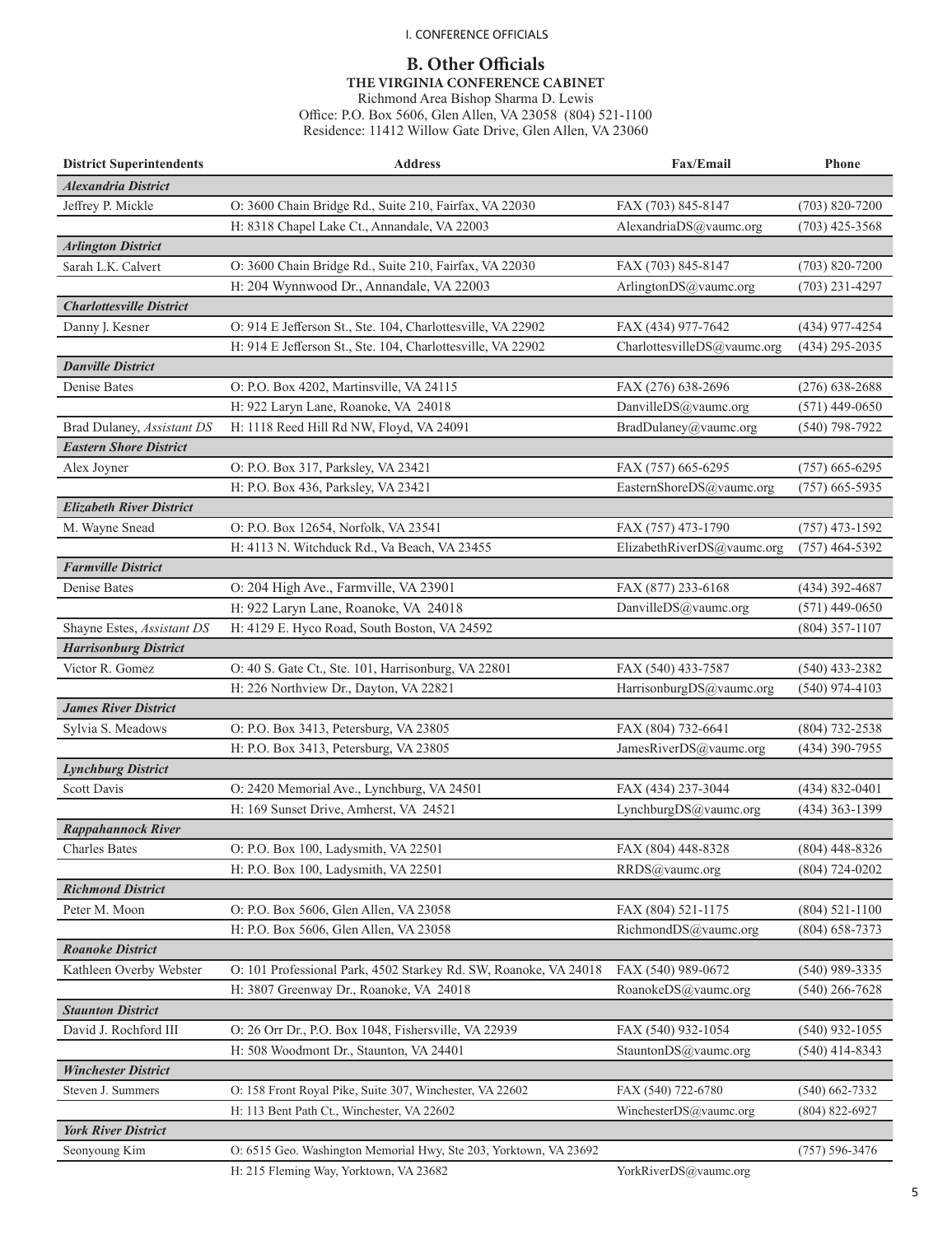#### **VIRGINIA CONFERENCE DISTRICT LAY LEADERS**

Conference Lay Leader: Warren Harper, 200 Ladybank, Williamsburg, VA 23188

**District Name Address** 

**Alexandria** John Meeuwissen 1900 Bressingham Dr., Fairfax Station, VA 22039<br> **Arlington** Gene Cross 14141 North Henderson Rd., #310, Arlington, VA 2 **Arlington**<br>
Gene Cross 4141 North Henderson Rd., #310, Arlington, VA 22203<br>
22911 945 Dorchester Pl.#304. Charlottesville. VA 22911 **Charlottesville** Martha Murray 945 Dorchester Pl.#304, Charlottesville, VA 22911 **Charlottesville** Dian McNaught 13721 Patrick Henry Hgwy., Roseland, VA 22967<br> **Charlottesville** Mira Suddreth 1649 Sally Lou Lane, Culpeper, Va. 22701 **Charlottesville** Mira Suddreth 1649 Sally Lou Lane, Culpeper, Va. 22701<br> **Danville** Bobby Thompson 364 Sawmill Rd., Ferrum, VA 24088 **Danville** Bobby Thompson 364 Sawmill Rd., Ferrum, VA 24088<br> **Eastern Shore** Jennifer Hume 7401 Long Point Road. Exmor. VA 23 **Eastern Shore** Jennifer Hume 7401 Long Point Road, Exmor, VA 23350<br> **Elizabeth River** Gary Denette 503 Linda Rd., Portsmouth, VA 23701 **Elizabeth River** Gary Denette 503 Linda Rd., Portsmouth, VA 23701<br> **Farmville** Sue Mayo 521 Walnut Hill Rd., Crewe, VA 2399 **Farmville** Sue Mayo 521 Walnut Hill Rd., Crewe, VA 23931 **Rappahannock River** Debbie Dietrich 521 Walnut Hill Rd., Crewe, VA 23931 **Rappahannock River** Debbie Dietrich 1583 Root Swamp Road, Tappahannock, VA 22560<br> **Rappahannock River** Terry Bain 141 Laurel Ln., Warsaw, VA 222572 **Rappahannock River** Terry Bain 141 Laurel Ln., Warsaw, VA 222572<br> **Harrisonburg** Rodney Bussard 125 Granary Rd., Verona, VA 24482 **Harrisonburg** Rodney Bussard 125 Granary Rd., Verona, VA 24482<br> **Harrisonburg** Joe Amend 137 Alleghany Avenue, McGaheysvil **Harrisonburg** Joe Amend 137 Alleghany Avenue, McGaheysville, VA 22840<br> **Harrisonburg** Marquetta Mitchell 1170 green Acre Dr., Strasburg, VA 22657 **Harrisonburg** Marquetta Mitchell 1170 green Acre Dr., Strasburg, VA 22657<br> **Lynchburg** Joyce Duncan 1039 Ivy Woods Dr., Forest, VA 24551 **Lynchburg** Joyce Duncan 1039 Ivy Woods Dr., Forest, VA 24551<br> **James River** Keith Jordan 1039 Ivy Woods Dr., Forest, VA 24551 3262 Lake Prince Drive, Suffolk, VA 23434 **James River** Gerry Fuss 12760 Donegal Drive, Chesterfield, VA 23838<br> **Richmond** Ron White 1307 Pebble Creek Ln. Richmond, VA 23112 **Richmond** Ron White 1307 Pebble Creek Ln. Richmond, VA 23112<br> **Roanoke** Brenda Brooks 1698 Phyllis Rd., Roanoke, VA 24012 **Roanoke** Brenda Brooks 1646 Brooks 1646 Brooke, VA 24012<br> **Roanoke** Gary Morris 1646 Brooke, VA 240 **Roanoke** Gary Morris 3107 Harmony Rd., Roanoke, VA 24018<br> **Staunton** Larry Creamer **1988** P.O. Box 1290, Lexington, VA 24450 Larry Creamer **State 20 Example 2018** P.O. Box 1290, Lexington, VA 24450<br>
Wilma Jennings 700 Chimney Circle, Middletown, VA **Winchester** Wilma Jennings 700 Chimney Circle, Middletown, VA 23645<br> **York River** Nancy Yarborough 131 Edsyl Street, Newport News 23601 131 Edsyl Street, Newport News 23601

#### **DISTRICT COMMITTEES ON THE ORDAINED MINISTRY**

- **ALEXANDRIA DISTRICT:** Matthew Benton, Judy Fender, Janine Howard, Jim Leamon, Hyo Lee, Steve Lewis, John Meeuwissen, Linda Monroe, Emmanuel Nkrumah, Julianne Paunescu, Lydia Rodriquez, Jason Snow, Christian White, Jeffrey Mickle
- **ARLINGTON DISTRICT:** Allison Rosner Bass, Michelle Holmes Chaney, Daniel Cho, Wilson Cook, Catherine Guest, Eugene Kim, Mary Ann Kral, Thomas Lott, Barbara Miner, Matthew Sergent, James Sprouse, Tracy McNeil Wines, Neal Wise, Sarah Calvert
- **CHARLOTTESVILLE DISTRICT:** Pam Baldwin, Jessica Colwell, Robert Forrest, George Gorman, Mary Jeffries, Ed Rigg, Rochelle Shoemaker, Ed Winkler, Danny J. Kesner
- **DANVILLE DISTRICT:** Jennifer Coffey, Brad Dulaney, Susan Hannah, Bobbie Henley, Valerie Jordan, Tom Shepherd, Jaeyong Song, Will Waller, David Westmoreland, Kameron Wilds, Denise Bates
- **EASTERN SHORE DISTRICT:** Berkley Ashby, Joseph D. Carson, Mikang Kim, Brenda Laws, Alan Layman, Rachel May, Gary Miller, Dawn Simpson, Iris Gunter Smith, Bart Weakley, Alex Joyner
- **ELIZABETH RIVER DISTRICT:** Darlene Amon, Clark Cundiff, Sherry Daniels, Tammy Estep, Olivia "Libby" Hinton, June Kernutt, Won Gyu Lee, Edward Martin, Stephanie Parker, Scott Rimer, Tammy Robertson, Jason Stanley, Wayne Snead
- **FARMVILLE DISTRICT:** Lyndsie Blakely, Shayne Estes, Michael Kendall, Don Pizzeck, Judy Scott, Brian Siegle, John Sykes, Michael Teixeira, Nancy Tiver, Susie Wolf, Denise Bates
- **HARRISONBURG DISTRICT:** Adam Blagg, John Crawford, III, Dale Dodrill, Stephen Hay, Dolly Huffman, Courtney Joyner, S. A. King, Debbie Powell, Michael Reaves, Joel Robinette, Anne Sisson, Laura Stratton, Stan Thompson, Victor Gomez
- **JAMES RIVER DISTRICT:** James Carey, Jr., Cynthia Corley, Mary Dadisman, Gerry Fuss, Garland Hines, Rita Kanten, Anita Mays, Gene Mims, Betsy Price, Jacob Sahms, Brian Simmons, Audrey Smith, Sylvia Meadows
- **LYNCHBURG DISTRICT:** Elaine Brown, Amy Beth Coleman, Dawn Compton, Judy Dudley, David Edinger, Bart Fletcher, Keon Huh, Leigh Ann Taylor, Dennis Van Aalsburg, Willie Weigand, Susan White, Scott Davis
- **RAPPAHANNOCK RIVER DISTRICT:** Jonathan Baker, Elizabeth Glass, David Lagerveld, David Lawson, Bradford Phillips, Linda Tompkins, George Warner, Sung Il Yoo, Charles Bates
- **RICHMOND DISTRICT:** Spencer Broce, Amy Crisp, Carol Hampton, Marilyn Heckstall, Bill John, Amy Wolz Johnson, Mike Maxwell, Jim Noland, Derrick Parson, Sarah Sealand, Susan Smith, Dave Stoakley, Pete Moon
- **ROANOKE DISTRICT :** Warner Bonderman, Sue Brewer, Brenda Brooks, Tim Craft, Walter B. Failes, Jennifer Fletcher, Bobbie Hanby, Lyle Morton, Craig Newman, Douglas Paysour, Paul Song, Jeffrey Wilson, Kathleen Overby Webster
- **STAUNTON DISTRICT:** Jeff Allen, Bill Bearden, Bill Betlej, Joe Cailles, Bud Davis, Anne Grimmer, Anita Jackson, Janet Knott, Shirley Nelms, Ryan Oswald, Dave Rochford
- **WINCHESTER DISTRICT:** Larry Craddock, Keiko Foster, Wilma Jennings, Stephen King, Debra Lucas, Kathy Lutman, Mike Mayton, Steve Melester, Archie Skiles, Sherry Waddell, Steve Summers
- **YORK RIVER DISTRICT:** Esther Agbosu, Ji Hoon Choi, Blair Ellis, Blair Gloss, Calvin Griffin, Elizabeth Lutz, Jeanette Sharp, Forrest H. Teague, Jr., Eric Vaudt, Doug Watson, Melissa White, Nancy Yarborough, Seonyoung Kim

#### **DISTRICT COMMITTEES ON CHURCH LOCATION AND BUILDING**

**ALEXANDRIA DISTRICT:** Brian Brown, Frank Ford, James Henry, Jeffrey Mickle, Larry Miller, Pat Sawhney, John Speight, Jr. **ARLINGTON DISTRICT:** Sarah Calvert, Eileen Gilmer, Jeffrey Haugh, Marjorie Hobart, Karen Hunt, William Logan, Thomas Parker **CHARLOTTESVILLE DISTRICT:** Brenda Grant, Phil Hunsicker, Danny J. Kesner, Jeffrey Smith, Joel Warren, Nina Winkler **DANVILLE DISTRICT:** Denise Bates, J.E.Blankenship, Kathryn Budzik, Robert Hardy, Hugh Kelly, Keith Vernon, Jeffrey White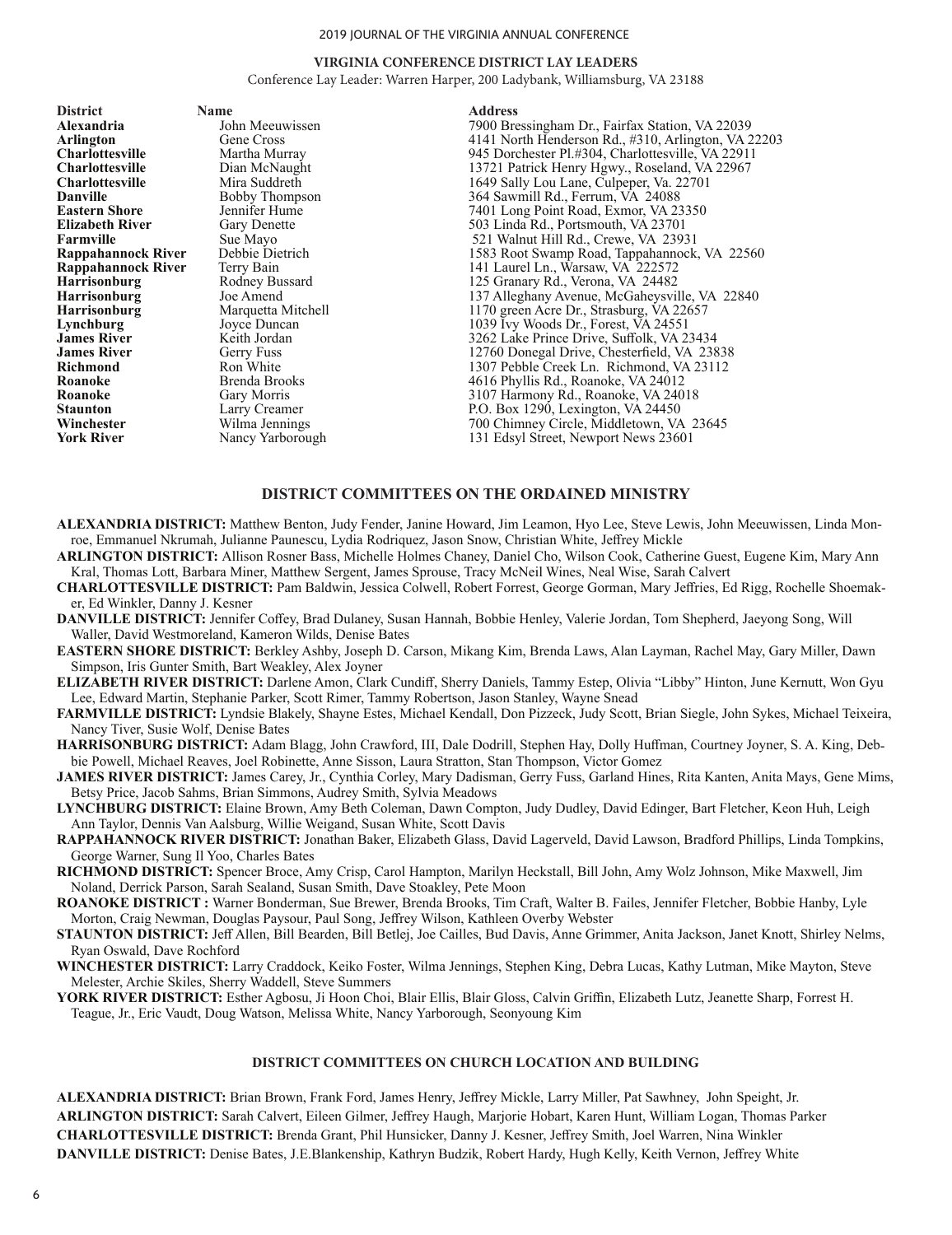**EASTERN SHORE DISTRICT:** Greg Duncan, Bruce Jones, Alex Joyner, Deborah Killough, Robin Nedab, Paul Oh, Connie Owens, Wayne Parsley, Kelvin Pettit, Harold White, Jr., Peggy Wilson

**ELIZABETH RIVER DISTRICT:** Paige Cockrill, Janet Day, Marilyn Lipieko, Michelle Louk, Annie Parsons, Bob Robinson, Wayne Snead, Bill Weiss, Doug Wilbourne

**FARMVILLE DISTRICT:** Betty Baldwin, Denise Bates, Richard L. Bucher, Emory Hodges, Harrison Jamison, Don R. Pizzeck, Lynn Royster, Robert Timberlake

**HARRISONBURG DISTRICT:** Becky Downey, Victor Gomez, Tom Hoover, Rob Hoskins, Jim Joyner, John Morse, Bill Neff

**JAMES RIVER DISTRICT:** Rennie Bridgman, Cynthia Corley, Betty Forbes, Gerry Fuss, Sylvia Meadows, Richard Meiser, Proctor Peebles, Joellen Simmons, Lois Spencer, Jane Ward

**LYNCHBURG DISTRICT:** Bill Burleigh, Connie Coleman, Scott Davis, Joyce Duncan, Marci Huntsman, Bob Sherman, Mark Tucker, Lynn Watson, Frank Wright

**RAPPAHANNOCK RIVER DISTRICT:** Charles Bates, David Berry, Loretta Benninghove, Barry Blakley, Penny Cory, Kevin Elmore, Rob Gates, Charles Tillapaugh, Larry Tubbs, Otto Williams

**RICHMOND DISTRICT:** Burt Brooks, Al Dorin, Mahood Fonville, Donna Holder, Jim Mallon, Pete Moon, Bill Pike, Claude Stocky, Nancy Taylor **ROANOKE DISTRICT:** Ronnie Brooks, Debbie Brown, Chris Burns, Walter B. Failes, W. Douglas Mitchell, Joanna M. Paysour, Kathleen Overby Webster, Patsy Sparks, Sallie Strauss, Donald Witt

**STAUNTON DISTRICT:** David Boger, John Dillon, Calvin Hughes, Carl Mann, Dave Rochford, Peggy Rosen, Jenelle Watson, Stephen Young **WINCHESTER DISTRICT:** Karen Adams, Clarissa Byrd, Chad Hrbek, Al Irving, Linda McCauley, Forrest Smith, Steve Summers **YORK RIVER DISTRICT:** Nancy Blagg, George Curtis, Charlie French, Calvin Griffin, Seonyoung Kim, George Leftwich, Patricia Riggs, Ron Rumsey

#### **2020-2024 GENERAL AND JURISDICTIONAL DELEGATION**

| General Conference  | General Conference | <b>SEJ</b> Juridictional | <b>SEJ</b> Juridictional | Clergy Alternates:    | Lay Alternates:  |
|---------------------|--------------------|--------------------------|--------------------------|-----------------------|------------------|
| Elected Clergy:     | Elected Laity:     | Conference               | Conference               | Drew VanDyke Colby    | Kip Robinson     |
| Tom Berlin          | Warren Harper      | Elected Clergy:          | Elected Laity:           | Esther Nanna Agbosu   | Brenda Brooks    |
| Lindsey Baynham     | Martha Stokes      | Jeffrey Mickle           | Karen McElfish           | Gordon Keith Pruitt   | Carl Moravitz    |
| Meredith McNabb     | Shirley Cauffman   | Doug Forrester           | Andrew Kissell           | Joshua S. King        | Marie Hawks      |
| Rob Vaughn          | Darlene Amon       | Leigh Anne Taylor        | Kim Johnson              | Rachel M. Gilmore     | Jane Wilson      |
| Rhonda VanDyke      | Beth Christian     | Dan Kim                  | Debbie Cali              | Andrew B. Willson     | Jerry A. Taylor  |
| Mark Ogren          | Alison Malloy      | Tim Ward                 | Phillip Mohr             | M. Lynne Alley-Grant  | Jaydee Hanson    |
| Grace Sun-khil Han  | Marshall Bailey    | Chenda Lee               | Deborah Angerman         | Amy L. Crisp          | Maureen McKay    |
| F. Elizabeth Givens | Jill Gaynor        | David Vaughan            | Shawn Kiger              | Sarah Dumas Locke     | Michelle Hettman |
| Jason C. Stanley    | Joshua Blakely     | Lyndsie Blakely          | Amanda L. Holmes         | Matthew Joseph Benton | Carlos Liceaga   |
| G. Kirk Nave        | Jacob Paysour      | Lauren Lobenhofer        | Kenn Speicher            |                       |                  |
| Jonathan Page       | Mark Elder         | Brian Johnson            | Neil E. Wise             |                       |                  |
|                     |                    | Jennifer Coffev          | Richard Underwood        |                       |                  |

#### **REPRESENTATIVES ON GENERAL BOARDS OF THE UNITED METHODIST CHURCH**

Michelle Hettmann - Connectional Table Brenda Biler– Wespath Neal Wise - Wespath Lindsey Baynham – General Board of Higher Education and Ministry Alison Malloy– General Board of Church and Society Ted Smith - General Board of Church and Society Robert Vaughn– General Board of Church and Society

# **II. THE COMMON TABLE FOR CHURCH VITALITY**

| Sharma D. Lewis          | Bishop                                      |
|--------------------------|---------------------------------------------|
| Ted Smith                | Director of Connectional Ministries/Chair   |
| Warren Harper            | Conference Lay Leader/Vice Chair            |
| Kathleen Overby Webster  | Cabinet Representative                      |
| Lyle Morton              | <b>CEMCA</b> Representative                 |
| John Dunning, interim    | <b>Board of Higher Education Ministries</b> |
| David Dommisse           | CFA Representative                          |
| Elected members          |                                             |
| Clergy:                  | Lay:                                        |
| Conference Nominated:    |                                             |
| Ashley Roth (22)         | Jonathan Page (20)                          |
| Kimberly Young (23)      | Carlos Liceaga (21)                         |
| <b>Bishop Nominated:</b> |                                             |
| Harold White (21)        | Unsil Choi (20)                             |
|                          |                                             |

Megan Saucier (23) Susie Wolf (22) *The Secretary of the Annual Conference, the Rev. Susan Reaves, is Secretary of the Common Table (without vote).*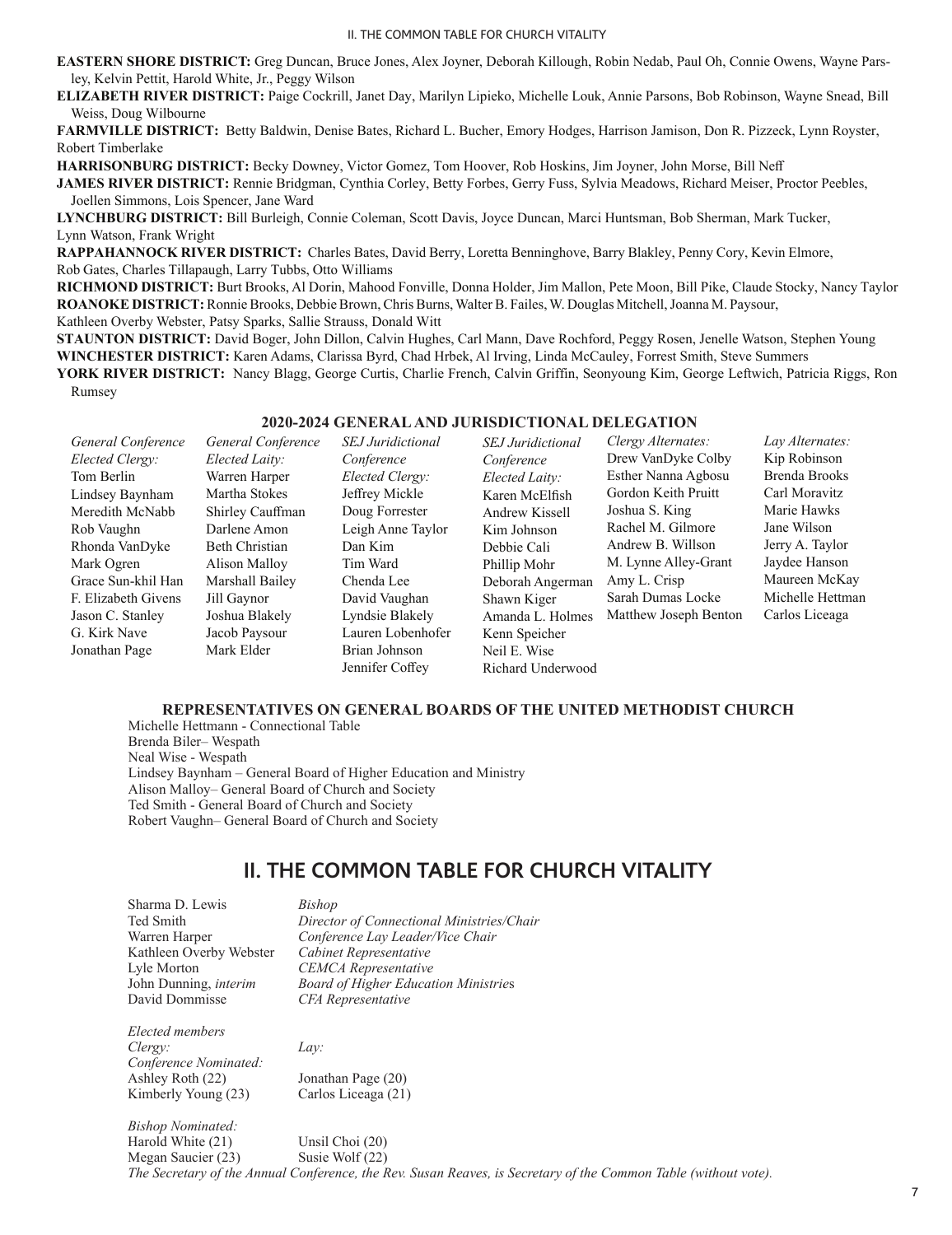# **III. BOARDS, COMMISSIONS, COMMITTEES**

#### **A. ANNUAL CONFERENCE SESSION COMMITTEES COMMITTEE CHAIRPERSONS, 2018 ANNUAL CONFERENCE SESSION**

Kathleen Overby Webster, *Host District Superintendent* Ileana Rosario, *Planning Committee Chair* Randy McMmillen, *Operations* Brian D. Seigle, *Platform* Lauren Lobenhofer, *Worship* Tim Craft, *Housing* Madeline Pillow, *Communications* Susie Ross, *Registration* Michael B. Reaves, *Banquets*

#### **Committee on Minutes**

*Clergy:* Joanna Dietz (20) William Greer (24) Alan Layman (24) Stanley A. Thompson, *Chair* (20) *Lay:* Sandra Fulcher (24) Robert Stephens (20) Willie Weigand (20)

*Ex officio:* Susan M. Reaves Marc Brown Madeline Pillow Delano Douglas Bev Myers

#### **Committee on Memoirs**  Beth Christian

#### **Tellers**

Melody Tanner, *Head Clergy Teller*<br>
Yun Chol Kim, *Assistant Head Clergy Teller*<br>
Terry Bain, *Head Lay Teller*<br>
Iris Smith, *Assistant Head Lay Teller* Yun Chol Kim, *Assistant Head Clergy Teller* 

| Alexandria District           | William "Mac" McKenney | Rhona Alexander Powell |
|-------------------------------|------------------------|------------------------|
|                               | Christina Hart-Perkins | Lyle Minter            |
|                               | Lydia Rodriguez Colon  | Honor Fede             |
|                               | David McWilliams       | Pat Borwn              |
| Arlington District            | Brett Isernhagen       | Phil Mohr              |
|                               | James Page             | Tom Feeney             |
|                               | Arum Kim               |                        |
|                               | Jim Harrington         |                        |
| Charlottesville District      | Brian Lamb             | Rebecca Wagner         |
|                               | David LeFon            | Linda Stead            |
|                               | Dan Albrant            | Mary Jeffries          |
|                               | George Gorman          | Dian McNaught          |
| Danville District             | Tammy Franklin         | Lisa Haskins           |
|                               | Tobias Lutz            | Rebecca Shadrick       |
|                               | Amy Pannell            | Jackson Boles          |
|                               | Jon Woodburn           | Chaz Nickens           |
| <b>Eastern Shore District</b> | Brenda Laws            | Harold White Jr.       |
|                               | Curtis Lucy            | Nita Dailey            |
|                               | Harold White Sr.       | Jennifer Greer         |
|                               | William Greer          |                        |
| Elizabeth River District      | Saunnie Butts          | Frances Webber         |
|                               | <b>Bob Robinson</b>    | Ryan Duncan            |
|                               | Randy Timmerman        | Gary Lupton            |
|                               | Michelle Louk          | Brenda Stahl           |
| <b>Farmville District</b>     | Lyndsie Blakely        | Michelle Clary         |
|                               | Nadeem Khokhar         | Ollie Wright           |
|                               | Freedman Kim           | Kristy Cole            |
|                               | Christine Holly        |                        |
| Harrisonburg District         | Jonathan Lamb          | Joe Amend, III         |
|                               | Debra Cline            | Wendell Cochran        |
|                               | <b>Todd Gess</b>       | <b>Becky Downey</b>    |
|                               | <b>Brian Posey</b>     | Katharine Layton       |

8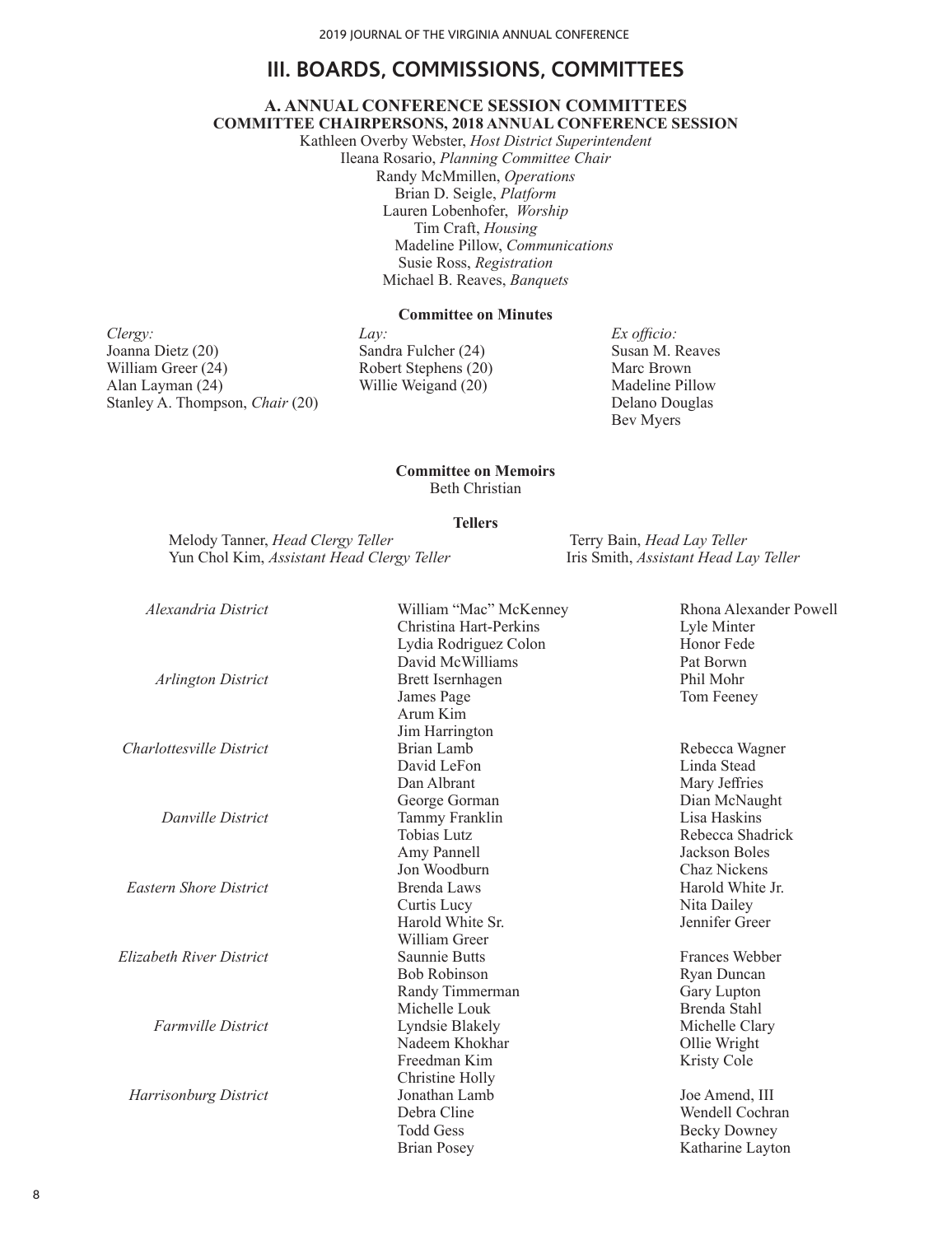# III. BOARDS, COMMISSIONS, COMMITTEES

| James River District        | James Carey            | Marie Hawks           |
|-----------------------------|------------------------|-----------------------|
|                             | <b>Steve McMillion</b> | Martha Dodd-Slippy    |
|                             | Biran Simmons          | <b>Richard Speirs</b> |
| Lynchburg District          | June Carpenter         | Jeanette Walker       |
|                             | Debi Straughter        | Andy Whitehead        |
|                             | Jane Whitehead         | Deb Broadwater        |
|                             |                        | Teresa Watson         |
| Rappahannock River District | Gail Porias            | Kay Wright            |
|                             | Bryan McClain          | George Allen          |
|                             | Justin Williams        | Karen Elmore          |
|                             | George Warner          | Robert Stephens       |
| <b>Richmond District</b>    | Larry Cochran          | Lauren Adkins         |
|                             | Yun Chol Kim           | Maria Maxwell         |
|                             | Owen Taylor            | Tom Wagstaff          |
|                             | Jenny Day              | <b>Bessie Owens</b>   |
| Roanoke District            | Ray Sandifer           | Ronda Rogers          |
|                             | Robert Haley           | Sue McCoy             |
|                             | JaeHaeng Choi          | Robert MacLeod        |
|                             | Doug Mitchell          | David Bates           |
| <b>Staunton District</b>    | <b>Bill Bearden</b>    | Libby Keyser          |
|                             | Joe Cailles            | Sarah Powell          |
|                             | Nancy Palmer           | Linda White           |
|                             | Jonathan Greer         | Pat Carter            |
| <b>Winchester District</b>  | Marc Roberson          | Steve Cuningham       |
|                             | <b>Sean Devolites</b>  | Chad Hrbek            |
|                             | Joanna Dietz           | Paula Levesque        |
|                             | Debra Lucas            | Catherine Richard     |
| <b>York River District</b>  | David Magruder         | Judy Moughon          |
|                             | Kenneth Waclo          | Joan Mizelle          |
|                             | Kenneth Cleveland      | <b>Blair Ellis</b>    |
|                             | Eric Vaudt             |                       |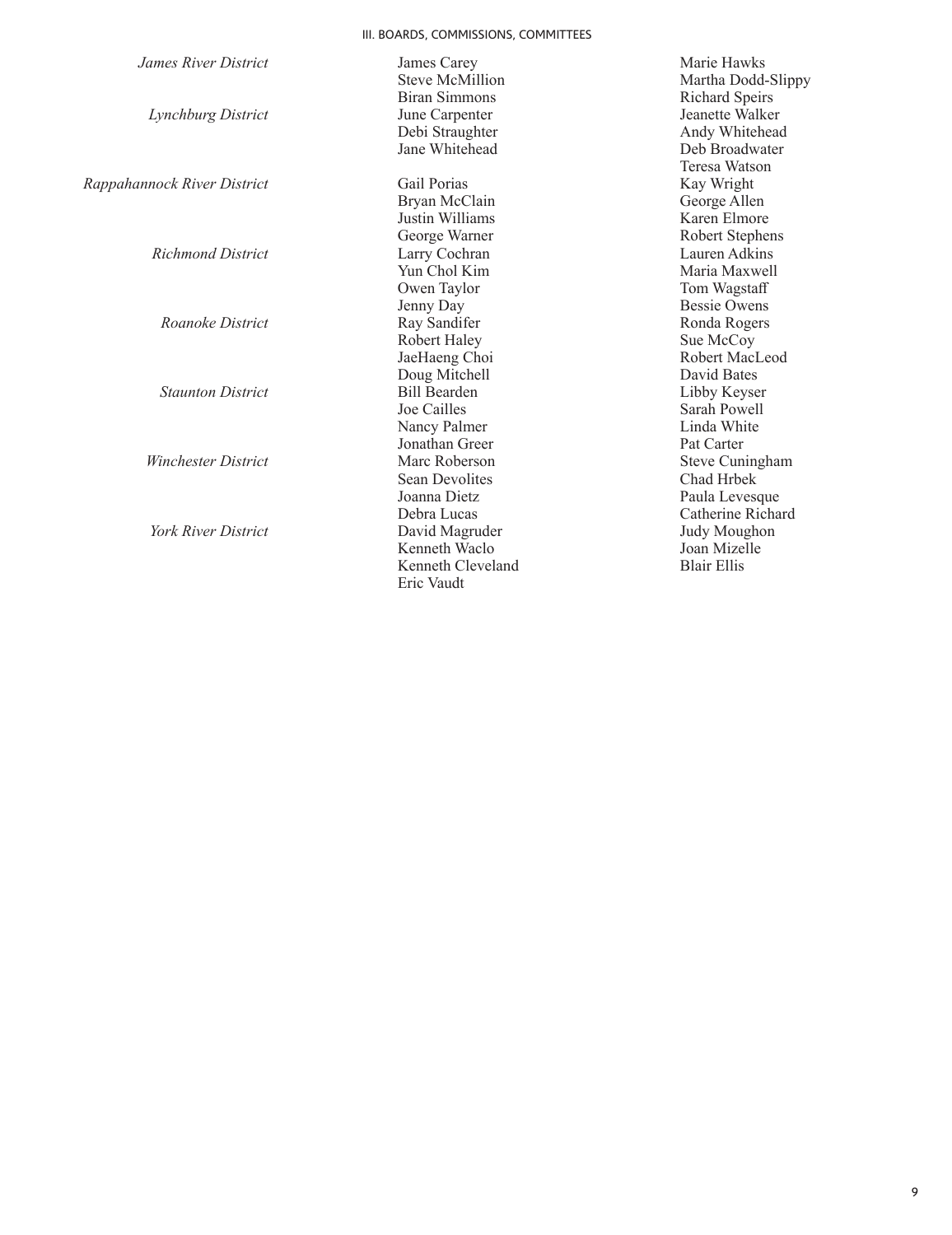# **B. ANNUAL CONFERENCE PROGRAM BOARDS**

#### **CHURCH AND SOCIETY, BOARD OF**

*Clergy:* Eduardo Carrillo (22) John Copenhaver (21) Shayne Estes (23) JP Hong (22) Dan Kim (20), Vice Chair David Magruder (21) Anita Mays (20) James Page (23), Co-Chair Deborah D. Porras (20) Jason Stanley (22)

*Lay:* Bill Chaffin (21) Jennifer Greer (20) Calvin Hughes (23) Ashley Oliver (22) Roger Pendergrass (20) Julie Rosas (22) Emma Samson (20) Archana Samuel (23) Suzanne Shrader (21) Kenn Speicher (21) Dave Stegmaier (18) Tootie Urrutia (20)

*Ex officio:* Rob Vaughn, Alison Malloy, *General Board of Church and Society;* Marilyn Blagg, *UMW Social Action Chair;* Denise Bates*, Cabinet Rep;* Glenn Rowley, *Staff*

#### **CHURCH DEVELOPMENT TEAM**

Paul Baker (21) David Bonney (21) Beth Christian (23) Randy Duncan (22) Melissa Dunlap (20) Don Gibson (22) Rachel Gilmore (22) Ellen Heatwole (20) Chad Herndon (20)

Seungsoo Jun (21) Han Sung Kim (21) Carl Perez (20) Mike Plasters (23) Gordon Pruitt (22) Jill Riddle (21) Will Sloan (22) John Speight Jr. (23))

Mark Ogren, *Staff;* Sarah Calvert, *Cabinet Rep.*

### **DISCIPLESHIP, BOARD OF**

Kathy Gochenor (22)*, Chair* George Warner (20), *Vice-Chair* Larry Lehman (20)*, Secretary* Jeffrey Smith (20), *Disciple Resource Team Lead* Cindy Banek (22), *Eastern Region Network Lead* Paul Greer (22), *Southern Region Network Lead* Matthew Sergent (20), *Northern Region Network Lead* Jim Wishmyer, *Western Region Network Lead*

*Disciple Resource Team* 

Lisa Barbery (22) Robin BeMiller (22) Erin Geoffrion (23) Timothy Hazlett (21) Kevin Mooers (23) Susan Schall (23)

*Ex officio:*Charles Bates, *Cabinet Rep*; Paulo Lopes, *Staff*; Warren Harper, *Board of Laity Rep;* Jason Duley, *Co-Opt;* Rick Dawson, *Camping Rep*

#### **Older Adult Council**

Marie Hawks (21) Jenny Lucas (22) Louise Miller (22) Lynn Moon (20) Barbara Parker (23) Annie Pierce (20) Suzanne Spencer, *Chair Ex officio:* Martha Stokes, *Pinnacle Living*

**Young Adult Council** Kyungsuk Cho Ryan Held Anne West Kesner Lisa Kinzer Jacob Montague (22) Clayton Payne, *Chair* Kathleen Roysten (20) **Youth Council**

Brian Bachrach (23) Jennifer Coffey (21) Chris Ganoe, *Co-Chair* Casey Heinlein (23) Chad Hrbek (22) Allie Shipe, *Co-Chair* Alison Malloy (19), Julie Odell (22), *Adult Chair*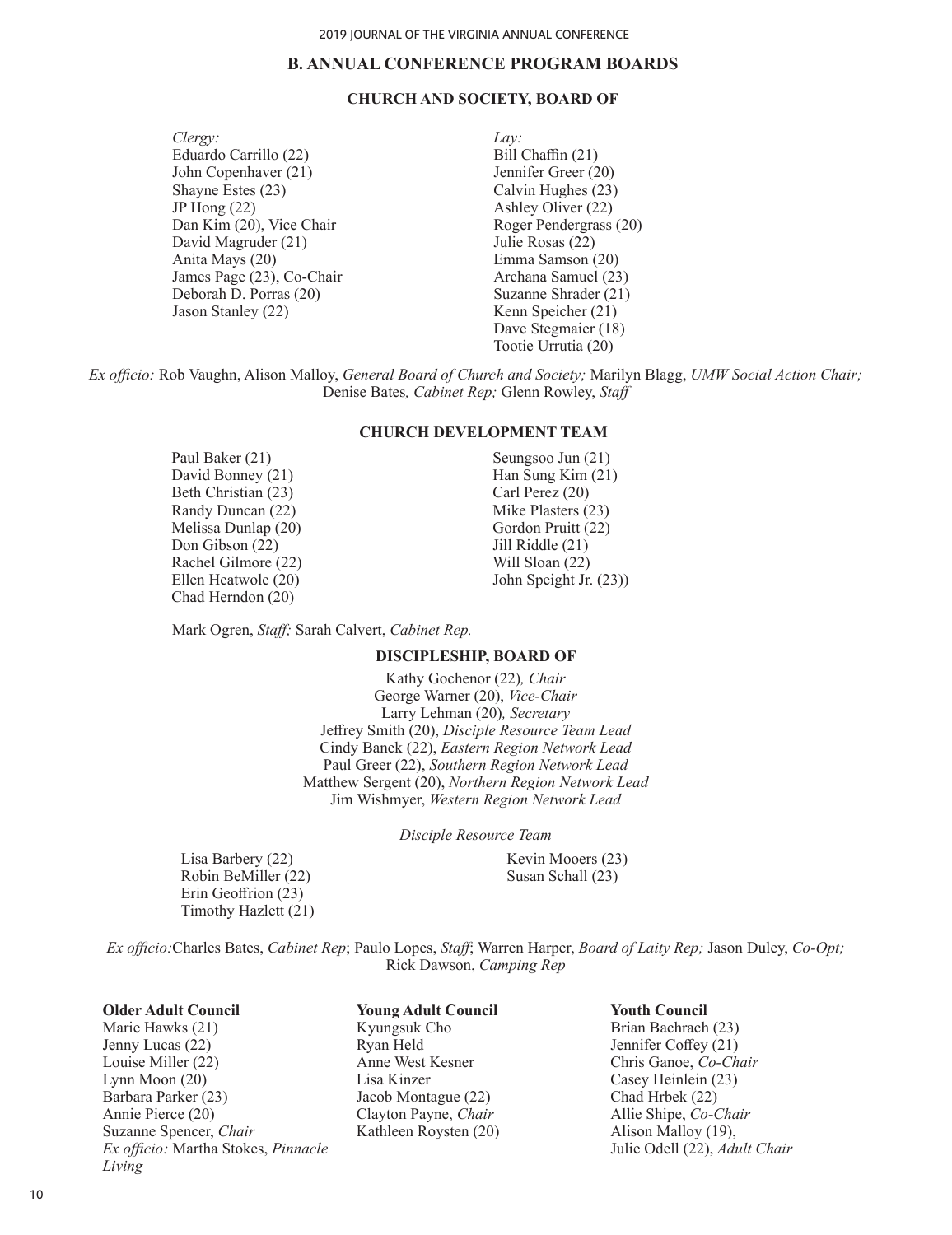#### **HIGHER EDUCATION and CAMPUS MINISTRIES, BOARD OF**

Emilie Berger (21) Barbara Cousar (21) John Dunning (23) *Chair* Drew Enze (23) Robert Gates (21) *Finance Chair* Joshua McCauley (20) *Secretary* Jennifer Vestal Moore (23) Bill Pike (22) *Property Chair* Ann On-Lin Tang (23) Sarah Payne (23) John Wright (22) TBD (20), *College President*

*Ex officio:* Sylvia Meadows, *Cabinet Rep;* J. Paulo Lopes, *Staff* ; Ted Smith, *DCM*

#### **LAITY, BOARD OF**

| Lav:                           | Warren R Harper, President                       | Gloria Phillips                         |
|--------------------------------|--------------------------------------------------|-----------------------------------------|
| Joe Amend                      | Jennifer W. Hume, Secretary                      | Harold White Jr.                        |
| Terry Bain                     | Wilma Jennings                                   | Ronald O. White                         |
| Dave Berry                     | Keith Jordan                                     | Susan White                             |
| Larry Creamer                  | Mike Lewis                                       | Nancy Yarborough                        |
| Gene Cross                     | Sue Mayo                                         | Linda Young                             |
| <b>Gary Denette</b>            | Dian McNaught                                    | Clergy:                                 |
| Gerry Fuss                     | John Meeuwissen, Vice President                  | Teresa Keezel                           |
| John Glass                     | Marquetta Mitchell                               |                                         |
| Jeb Guy                        | Gary Morris                                      |                                         |
| <i>Engaging:</i> Larry Creamer |                                                  | Lay Servant Coordinator: Richard Speirs |
| <i>Equipping: TBD</i>          | Associate Lay Speaking Coordinator: David Bailey |                                         |

*Ex officio:* Bishop Sharma D. Lewis; Ted Smith, *DCM;* Mark Ogren, *Staff;* Danny Kesner, *Cabinet Rep.;*  Andrew Kissell*, UMMen President;* Mary Jane Rawley, *UMW President;* Juli O'Dell, *Adult Youth Council Representative;* Chris Ganoe, Ally Shipe, *Conference Youth Council Co-Chairpersons*

#### **MISSIONAL MINISTRIES BOARD**

| Clergy:                    | Lav:                  |
|----------------------------|-----------------------|
| Esther Agbosu (21)         | Betsy Davis (21)      |
| Robert Gochenour (22)      | Ann Klotz (22)        |
| Kendra Grimes (22)         | Reba Miller (23)      |
| Seung Hae Yoo-Hess (23)    | Judy Moughon (23)     |
| Justin Hicks (20)          | Darlene Runaldue (21) |
| Marcia Huntsman (23)       | Jessie Swann (20)     |
| Matt Meisenhelter (23)     | Tysha Chambliss (22)  |
| Nancy Robinson, Chair (20) | Emily Turner (23)     |

*Ex officio:* Bishop Sharma D. Lewis*;* Glenn Rowley, *Staff;* Ted Smith, *DCM;* Judy Fender, *IOH;* Mary Jane Rawley*, UMW;* Brenda Nesmith, *UMW E&I;* Charles Bates, *Cabinet Rep*.; Kip Robinson, *CCMP*; Vacant, CUIC; Rebecca Makowski, *UMVIM*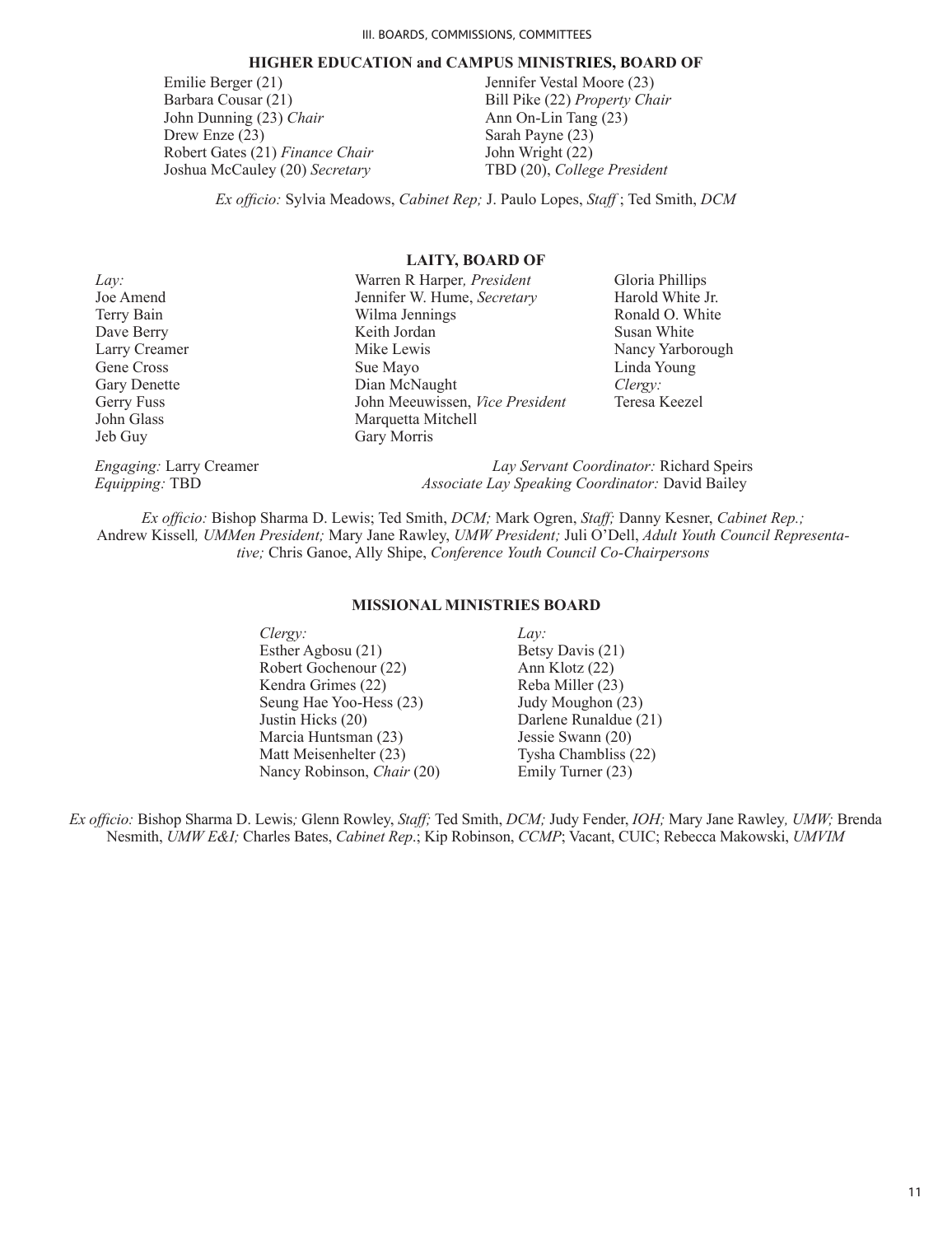### **C. ANNUAL CONFERENCE ADMINISTRATIVE & MONITORING BOARDS AND AGENCIES**

# **ADMINISTRATIVE REVIEW COMMITTEE**

Mark A. Miller, *Chair* Denise P. Bates Alton M. Washington *Reserves*: Elizabeth S. Glass, Reginald D. Tuck

#### **ARCHIVES AND HISTORY, COMMISSION ON (Virginia Conference Historical Society) BOARD OF TRUSTEES OF**

*Executive Committee* Michael H. Browder, *President*

William Stead, *Vice President* Barbara Lewis, *Secretary*  John T. Martin, *Nominations Chair*  John C. Price, *Financial Oversight Chair*

*Clergy:* W. James Athearn Paul A. Beigley, Jr. Michael H. Browder Carlton D. Casey Robert T. Casey Linda E.F. Crabbs Raymond H. Edmonds, Jr. William R. Freeman H. Hasbrouck Hughes, Jr. James M. John Alexander B. Joyner Margaret T. Kutz Barbara D. Lewis Samuel E. NeSmith C. Edward Pruitt Lee B. Shaeffer James M. Smith Elizabeth W. Taylor Arthur D. Thomas Rudolph E. Tucker, Jr. Elizabeth A.S. Wright Gary A. Ziegler *Emeritus:* Raymond F. Wrenn Reginald H. Potts

Myra P. Lindsey, *Publications Chair* Catherine D. Morgan, *Archives Chair* John T. Martin, Jr., *Immediate Past President* William A. Olson, Patti Russell *Endowment Oversight* 

*Laity:*  Mary Ashton Athearn Robert S. Brock Thelma Crowder Jesse Fanshaw, III Nina Frederick Queen Green Ann Keeling Audrey Lewis Myra P. Lindsey Stephen Mansfield Marianne R. Martin David Meyer

Margaret Mock Brenda NeSmith Laurie Preston Leona Salter JoEllen Fulk Smith Linda Stead William Stead Jon D. Vrana Neal Wise Kathi Hughes Wise

*Ex officio*: District Society presidents; presidents of Old Brunswick Circuit, Old Stone Church, and William Watters Foundations; Stephanie Davis, *Archivist*

#### **The William Watters Foundation**

*Board Members-at-Large:* David W. C. Bearr Eileen Gilmer Myra Lindsey, *President* David Meyer, *Vice President*  Ernest McGee Judy Winter Kathryn Hughes Wise Kathryn A. Sessler, *Treasurer* Karen Smith, *Secretary* 

*Exofficio:* John T. Martin, Jr., James C. Sprouse, Charles Williams, Dan Park; Raymond F. Wrenn, *Honorary Director*

#### **The Old Brunswick Circuit Foundation**

Jim Mott, *President* Alice Carol Maitland, *Treasurer TBA Secretary*

| Walter Beales     | Larry House    | John T. Martin, Jr | William Olson | Arthur Thomas |
|-------------------|----------------|--------------------|---------------|---------------|
| John Caknipe, Jr. | Lisa Jordan    | Marianne R. Martin | Jay Osburn    |               |
| Thelma Crowder    | Ann T. Keeling | George Morrison    | Chad Rhodes   |               |

#### **The Old Stone Church Foundation**

Charles E. Williams, *President* Ralph Carver, *Vice President* Letty Mallery, *Treasurer* Nancy Wolford, *Assistant Treasury/Correspondence Secretary* Kathy Lutman, *Recording Secretary*

Kathy Lutman, *Recording Secretary* Margorie Williams, *Promotion and Interpretation* Myra Lindsey, *Historian* John Creamer, *Site Manager* Rev. Dr. Raymond F. Wrenn, *Director Emeritus*

Charles E. Williams Lou Legard

Shirlita West Dennis Hanraham John Creamer Ralph Carver

Michael Browder James Roberts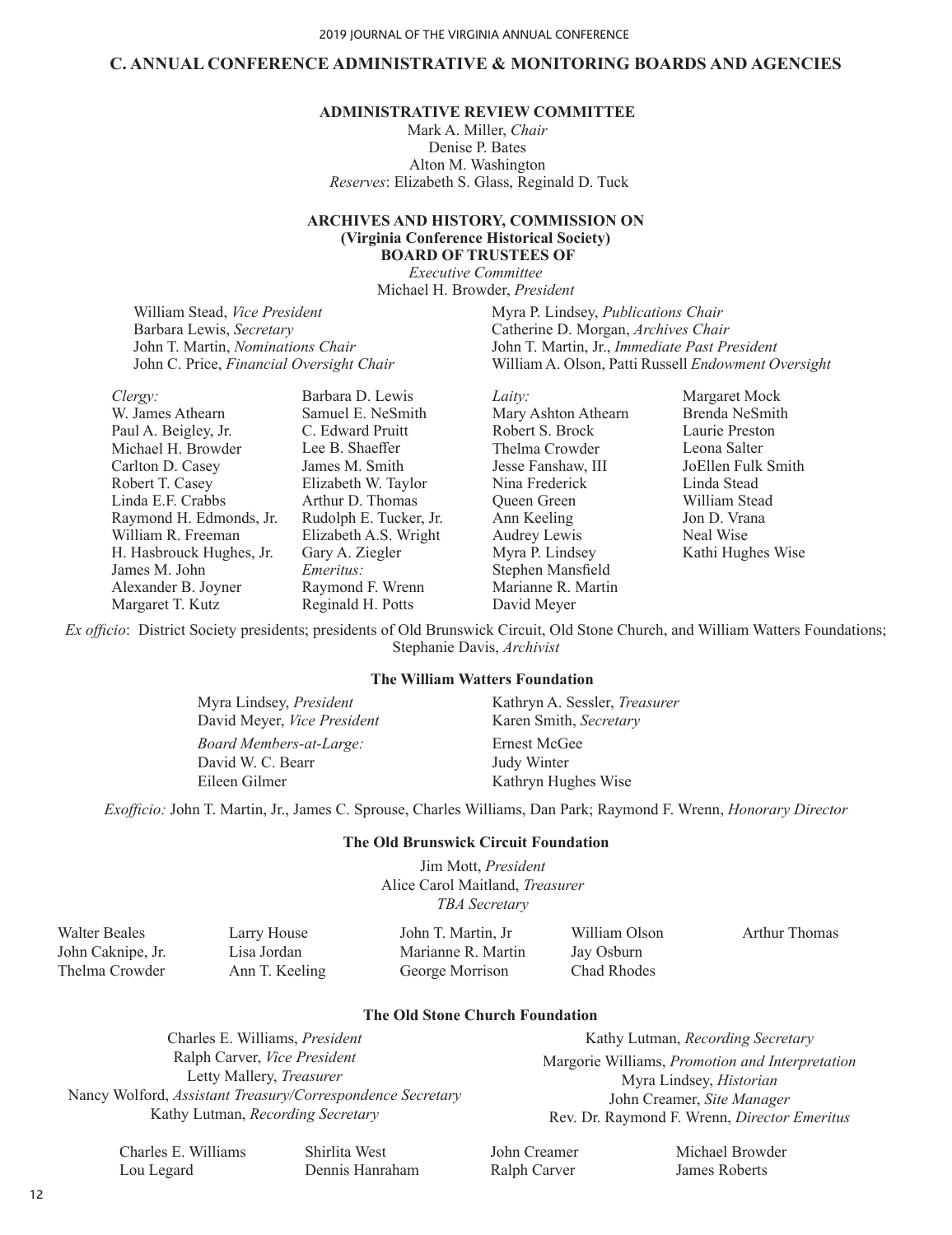#### **BISHOPS' FOUNDATION**

*Clergy:* John Bright (21) Andy Brock (19) Barbara Cousar (20) Nadeem Khokhar (21) Mikang Kim (20)

*Lay* David Bates (21) Kevin Bruny (20) Chuck Clement (21) Charles Sullivan (23)

*Ex officio:* Bishop Sharma D. Lewis; Sylvia Meadows, *Cabinet Rep.;* Ted Smith, *DCM*

#### **COMMUNICATIONS, VIRGINIA UNITED METHODIST**

*Conference Elected Clergy:* Lynda Moore (20) Andrew Ware (20) Jacob Sahms (21) Larry Davies (22) Eileen Gilmer (22) Sandra Benton Plasters (23) Doug Paysour (23)

*Board Elected Clergy:* John Vest (20) Bobbie Henley (22) Tim Craft (22) Linda Crabbs (23)

*Conference Elected Lay:* Joon Shin (20) Letisha Bordon (20) Joel Joyner (21) Helen Smith (22) Susan Petrey (22) Brian Bachrach (23) Michelle Clary (23)

*Board Elected Lay:* Katey McCarney (20) Cynthia Lopinski (21) Jill Gaynor (22) Kim Johnson (23)

*Ex officio:* Madeline Pillow, *Director of Communications;* Ted Smith, *DCM;* Dave Rochford, *Cabinet Rep.;*  Bryan Compton, *Conference Information Systems Director;* Brenda Capen, Pam Culler, Nick Ruxton, *Staff*

#### **CONFERENCE LEADERSHIP DISCOVERY AND DEVELOPMENT TEAM**

Ted Smith, Warren Harper, *Co-chairs*

#### *Alexandria District:*John Meeuwissen

*Arlington District:* Ellen LaCroix Fillette *Charlottesville District:* Charles Winner *Danville District:* Jae Song *Eastern Shore District:* Greg Duncan *Elizabeth River District:* Samantha Huddler *Farmville District:* Geraldine Sanderson *Harrisonburg District:* Gordon Meriwether *James River District:* Susan Petrey

*Lynchburg District:* Jennifer Moore *Rappahannock River District:* Brad Phillips *Richmond District: TBD Roanoke District:* Joanna Paysour *Staunton District:* Beth Christian *Winchester District:* Andy Brock *York River District:* Melissa White *Bishop's Clergy Appointee:* Seung Hae Yoo-Hess *Bishop's Lay Appointee:* Vera Morton

*Monitors:* Neil McLaughlin, *COD;* Lyle Morton, *CEMCA;* Mary Dadisman, *COSROW*

#### **DISABILITIES, COMMISSION ON**

*Clergy*: Ashley Allen (20) Timothy Barth (21) Neil McLaughlin (23) Claire Miller (21)

Donna Mott (21) Peggy Packard (22) Young Sung Ryu (23) Barry Throckmorton (22) Heather Wray (20)

*Lay:* Gary Ayers (23) Judy Diggs (22) Faye Godbey (20) Carolyn Kreider (21) James Mitchell (21) Susan Rigg (20) Clarisa Shepherd (20)

*Ex Officio:* Jennifer Boyden, *Heart Havens*; Stacy Roberts, *Camp Rainbow Connection*. Mark Ogren, *Staff*; Seonyoung Kim, *Cabinet Rep.,* Ted Smith, *DCM*

#### **EPISCOPACY, COMMITTEE ON**

*Clergy:* Regina Anderson-Cloud Thomas M. Berlin, *chair (Jurisdictional Committee)* Rachel May John B. Peters Sung Il Yoo

*Lay:* Shirley Cauffman Warren Harper*, Conference Lay Leader* Melissa Holmes Mary Jeffries Carl Moravitz Martha Stokes *(Jurisdictional Committee)* W. Clark Williams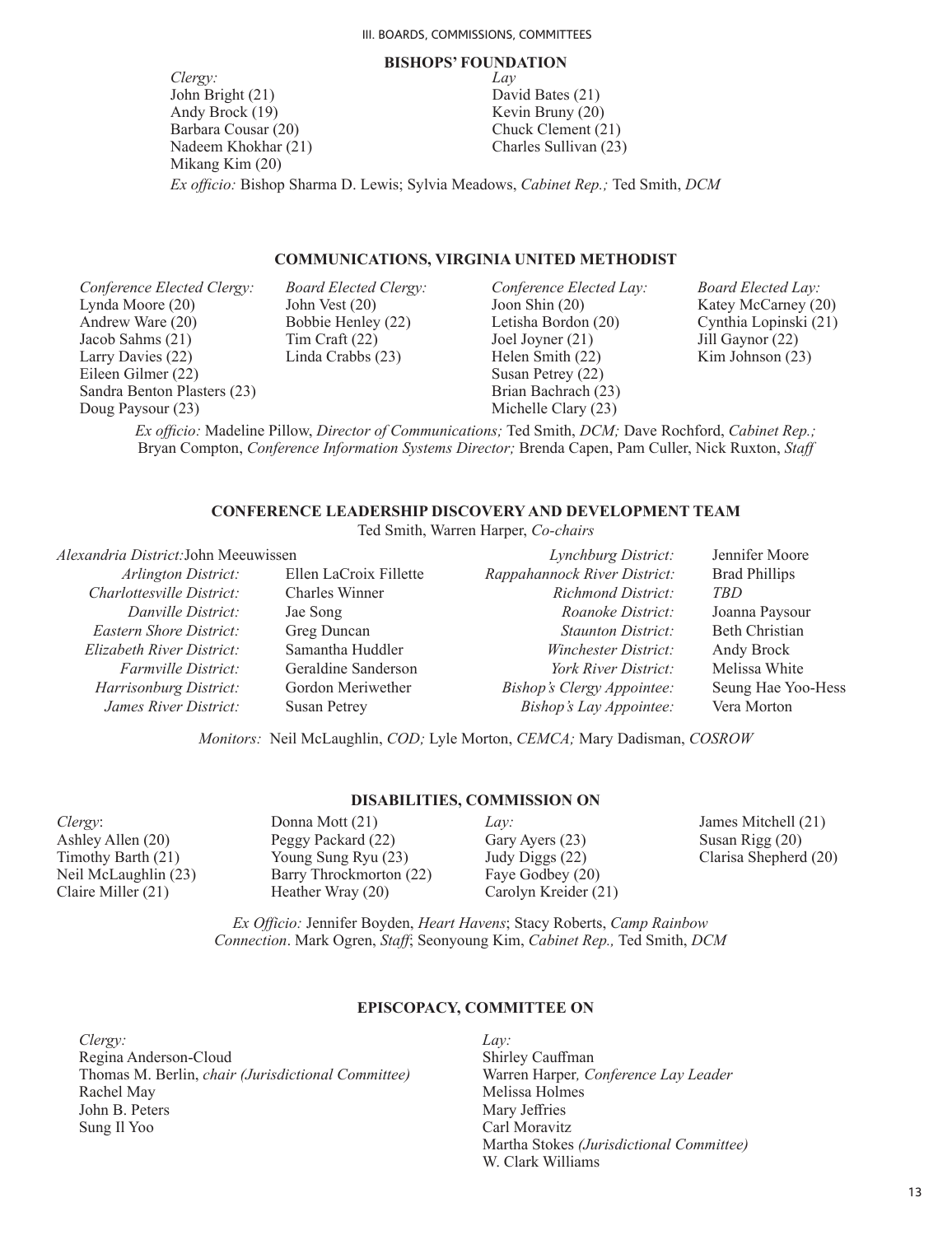#### **EQUITABLE COMPENSATION, COMMISSION ON**

*Clergy:* Joe Carson III (21), *Chair*  Tom Durrance (20) Brad Phillips (23) Wilhelmina Sumpter (22) Kent Wise (20)

*Lay:* Bernard Carpenter (22) Edward Federico (21) Roy Staton (20) Paula Totten (23)

*Ex officio:* David Dommisse, *Staff*; Wayne Snead, *Cabinet Rep.*

#### **ETHNIC MINORITY CONCERNS AND ADVOCACY, COMMISSION ON**

*Clergy:* Clarence Brown\* (YR) Eduardo Carrillo\* (F) Reason Chandler (22) Jay Harrison (22) Maggie Hasselbach (20) Garland Hines (20) Yun Chol Kim (21) Chenda Lee (23) Lyle Morton\* (Rn), *co-chair* Fred Okello (22) Robert Schoeman (21) Steve Snodgrass (23) Callie Walker (23)

*At Large:* Karen Bragg\* (C) (22) David Brown (21) Gustavo Segovia Molley (23) Lydia Rodriguez (21) Patricia A. Schang (20)

*Lay:* Tianna Durbin (22) Margie Hernandez\* (W) (23) Calvin Hughes\* (S) Mary Jeffries (21) Les Kurtz (20) Zaccheaus Katta (21) James Klagge (23) Carol-Ann Redmon (21) Lori Valentine de Segovia (22), *co-chair* Janice Webb\* (W) Harold White Jr. (20) \*District Coordinators

*Ex officio:* Bishop Sharma D. Lewis*;* Ted Smith, *Director of Connectional Ministries;* Victor Gomez, *Cabinet Rep.;*  Glenn Rowley, *Staff;* Sherry Daniels, *Co-Chair VA FOCUS 2020;* Larry Jent, *Native American Ministries;* Won Lee, *Asian Ministers;* Debra A. Straughter, *BMCR;* Josefa B. Wall, *BMCR/MARCHA*

#### **FINANCE AND ADMINISTRATION, COUNCIL ON**

*Clergy:* June Carpenter (23) Elizabeth Foss (23) Douglas Gestwick (21) Linda Lowe (22) William L. White (20)

*Lay:* Jim Cole (22) Erin Hickman (22) Betty Forbes (21), *President* Verle Hammond (20) Bret Hrbek (23)

Cindy Martin (23) Cecelia Pike (20) Betty Rough (21) Bill Talley IV (20) Malcolm White (22)

*Ex officio:* Bishop Sharma D. Lewis; David Dommisse, *Treasurer;* Ted Smith *DCM;* Jeff Mickle *Cabinet Rep.*

#### **FOUNDATION OF THE VIRGINIA CONFERENCE, INC., THE UNITED METHODIST**

| Conference Elected:         | Justin White (21)         | Christine Williamson (21), Chair     |
|-----------------------------|---------------------------|--------------------------------------|
| Gary Bonnewell (20)         | Malcolm White (22)        | Neal T. Wise (21)                    |
| Bobbie Henley (21)          | Amanda Wilson (21)        | James Bergdoll, Emeritus             |
| John Jones $(22)$           |                           | Charles S. Kiracofe, <i>Emeritus</i> |
| Mark Manasco (20)           | Board Elected:            | William V. Neff Sr., <i>Emeritus</i> |
| Pat McGuckin (21)           | Lewis J. Ashley $(20)$    | Raymond F. Wrenn, Emeritus           |
| Sarah Harrison-McQueen (20) | Christine Williamson (21) | William T. Powell, <i>Emeritus</i>   |
| Linda Monroe (20)           | Neal Wise $(21)$          |                                      |
| James W. Smith (20)         | Ella Sue Smart (22)       |                                      |
| W. Richard Smith (20)       | Tom Sturgis (22)          |                                      |
|                             |                           |                                      |

*Ex officio:* Bishop Sharma D. Lewis; David Dommisse, *President and Conference Treasurer;* Peter Moon, *Cabinet Rep.;*  Ted Smith*, DCM.*

#### **Development Company, LLC, Virginia United Methodist**

Tom Frost (22), *Chair* David Dommisse (20), *Treasurer*

William Coppa (21) Larry Davies (21) Elizabeth Godwin-Jones (21) Kevin Humphries (21) Steven R. Jones (21) Carl L. Moravitz (20)

S. Craig Lane (20), *Loan Committee Chair* Lori Roberts (2021, *Finance Committee Chair*

Hiawatha Nicely, Jr. (21) Bonnnie Whitehurst (21) Jeffrey A. Witt (20)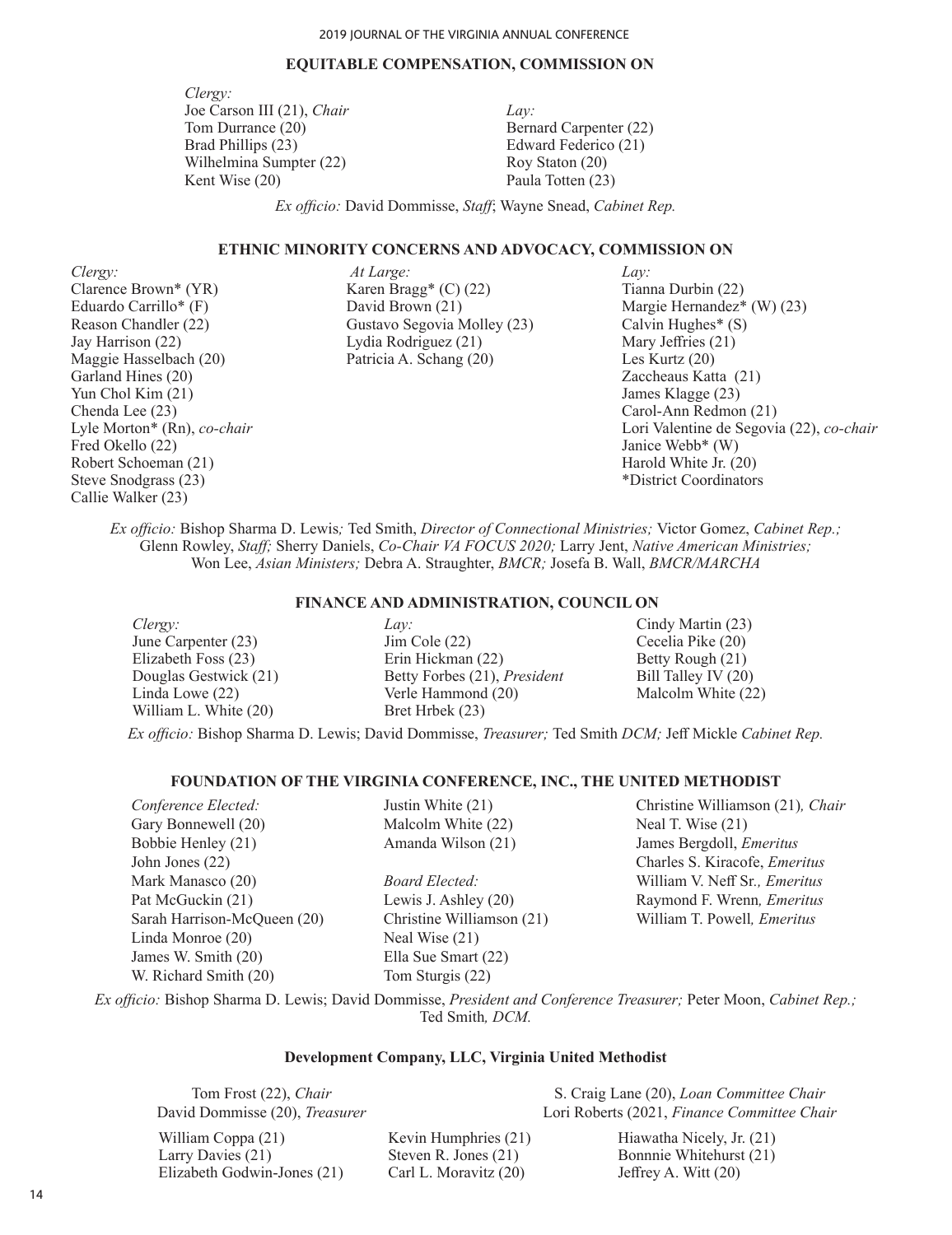#### **INVESTIGATION, COMMITTEE ON**

**ORDAINED MINISTRY, BOARD OF** 

*Clergy:*  Verónica G. Barrell Thomas E. Frost Steven R. Jones Elizabeth Wright Taylor

Clergy Alternates: Jeffrey J. Haugh Patricia L. Shipley Sung Il Yoo

*Lay:* Kathy Lutman (W) Ronald White (Rd) Clark Williams (Rd) *Lay Alternates:* Janet Bracey (ER) Joyce Duncan (L) Larry Tubbs (F)

|                       |                       | URDAINED MINISTRY, BUARD OF |                          |
|-----------------------|-----------------------|-----------------------------|--------------------------|
| Third Four-Year Term  | Colwell, Jessie       | First Four-Year Term        | Lee, Hyo                 |
| Alley-Grant, Lynne    | Dore, Livingstone     | Baker, Paul                 | Lewis, Deborah           |
| Estep, Tammy          | Hannah, Susan         | Barker-Brugman, Kim         | Locke, Sarah Dumas       |
| Gestwick, Clara       | Hargraves, Stan       | Bearden, William D.         | Mims, Gene (lay)         |
| Giessler, Chip        | Hay, Steve            | Blakely, Lyndsie            | Moore, Lynda D.          |
| Hall, John            | Johnson, Darcey       | Choi, Jae Haeng             | Nixon, Hannah (lay)      |
| Kral, Mary Ann (lay)  | Kiger, Shawn (lay)    | Combs, Alan                 | Parson, Derrick          |
| Laws, Brenda          | Lee, Won              | Davis, Michael              | Shea, McKennon           |
| Martin, Ed            | Mayton, Mike          | Ellis, Blair (lay)          | Smith, Iris Gunter (lay) |
| Peck, Dawn (lay)      | Miller, Gary          | Gellasch, Mark (lay)        | Taylor, Leigh Anne       |
| Smith, Matthew        | Robbins, Brandon      | Gibson, Don                 | Vaughan, David F.        |
|                       | Stanley, Jason        | Givens, Beth                | Ward, Timothy L.         |
|                       | Weigand, Willie (lay) | Handby, Bobbie (lay)        | Weeks, Robert J.         |
| Second Four-Year Term | White, Christian      | Heckstall, Marilyn          |                          |
| Bonney, David         | Wise, Neal            | Hindman, David              |                          |
| Brown, Clarence       | Wolf, Susie (lay)     | Huh, Keon                   |                          |
| Carey, Jay            |                       | Kim. Mikang                 |                          |

Scott Davis, Alex Joyner, Kathleen Overby-Webster, *Cabinet Representatives;* Meredith McNabb, *Registrar*

#### **PENSIONS, INC. AND RELATED BENEFITS, VIRGINIA UNITED METHODIST**

- *Clergy:* Brenda J. Biler (20) Steve Bray (24) Katherine Gooch (20) R. Lawrence House (24) Nancy Johnson (20) Gretchen Simpson Nelson (24) Paul Oh (24) Amos Rideout (20)
- *Lay:* Stacey Anthony (24) Stuart Blankenship (24) Mike Earman (20) Mike Finnegan (20) Gale Kennon (24) Mark Leep (24) Jim Mallory (20) Sally McGrath (24)

#### Jim Pearman (24) Ken Peterson (20), *chair* Ida Powell (20) Kevin Sheppard (24) Mildred Spiers (20) Mary Stroh (20) Anne Taylor (24)

*Executive Director:* John W. Fuller; *Benefits Administrator:* Nancy K. Blair*; Health Plan and Billing Administrator:*  Judy Astrella; *Administrative Assistant:* Elizabeth Beagle; *Wespath Representatives:* Brenda Biler, Neal Wise*; Cabinet Rep.:* Jeff Mickle

#### **RETIRED MINISTERS AND SPOUSES, ASSOCIATION OF**

Cathy & John Price, *Co-Presidents* Susan & Steve Hassmer, *Vice President* Ed & Marian Garrett, *Co-Secretaries*

> Carolyn & Jim Nolan (21) Linda & Keith Motley (20) Bill & Bobby Kay Wash (19) Richard & Diane Galbreath (21) Tim Gerde (19)

Paul & Martha Phillips, *Past Co-Presidents*  John & Ann Shappell, *Co-Treasurers* Cheryl & Al Horton *"To Arms" Editors*

Larry & Judy Mann (19) Nancy & Larry Tingle (19) Kathleen Monge (20) Steve Bird (21) John Fuller, *Pensions & Benefits*

#### **RETIRED CLERGY HOUSING CORPORATION**

Mike Houff, *Chair* Walter Brown, *Vice Chair Secretary*: Marilyn Lipieko

Suzanne Boltz Les "Burk" Hershey Danny Kesner, *Cabinet Rep*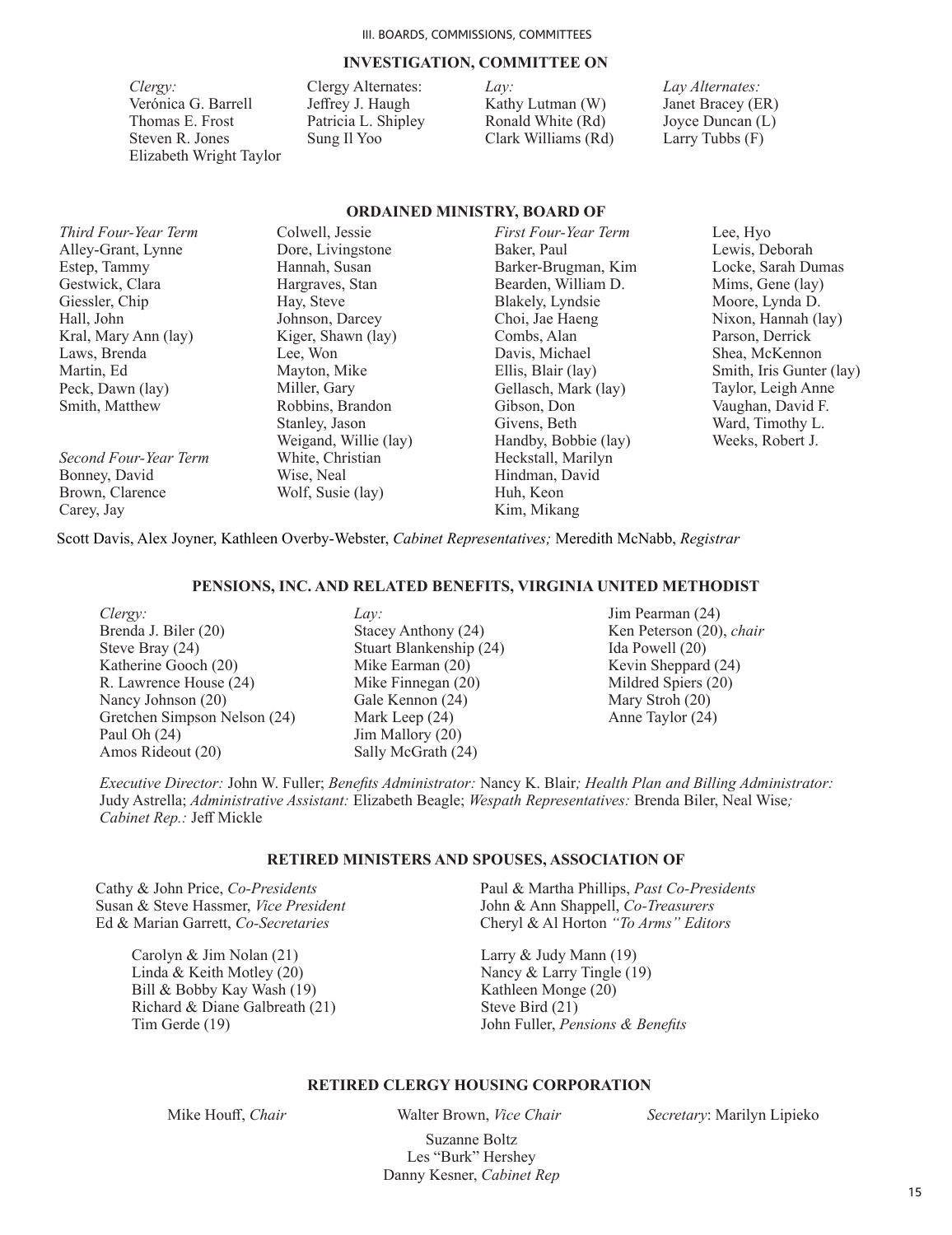# **RULES AND PLAN OF ORGANIZATION, COMMITTEE ON**

*Clergy:* Joshua King (20), *chair* Jim Smith (20) Rosemary Welch (24) Sung Woon Yoo (24)

*Lay:* Terry Bain (20) Judy Craun (20) Scott Diamond (24) Thomas Hassler(20) Jackie Nation (24)

*Ex officio:* Ted Smith, *DCM*; Steven D. Brown, *Chancellor*

#### **SITE SELECTION COMMITTEE**

C*lergy:* Steve Hundley (20) Elizabeth Lutz (24)

*Lay:* David Bailey (20) Neal Wise (24), chair

*Ex officio:* Ted Smith, *DCM*, David Dommisse, *Staff*

#### **STATUS AND ROLE OF WOMEN, COMMISSION ON THE**

*Clergy:* Mary Dadisman (22) Deb Washer (23 Jenelle Watson (23) Lauren Wright (23

*District Representatives:* Denise Childers Stephanie Kimec Parker Virginia Greer Nancy Byrd Audrey Smith Debra Broadwater

*Lay:* Janae House (20) Suzanne Joyner (20)

Linda Ray Jeane Dunkum Sue Lewandowski Carolyn Woodrum Erin Geoffrion

*Ex officio:* Madeline Pillow, *Staff*; Denise Bates *Cabinet Rep*.; Julianne Rosas, *UMW*

#### **TRUSTEES OF THE VIRGINIA ANNUAL CONFERENCE, INC., BOARD OF**

*Clergy:* Michael Copeland (21) Clyde T. Nelson (22), *Secretary*  Dorothy M. O'Quinn (19) Sandra B. Plasters (20)

*Lay:* Walter R. Beales, III (22) Frank Caldwell (21) Gene Cross (19) Karen Elmore (19) Elizabeth Godwin-Jones (20)

Sue Lewis (22) Kathleen Lutman (21), *Vice President* Carl Lee Moravitz (20), *President*

*Ex officio:* Bishop Sharma D. Lewis; David Dommisse*, Conference Treasurer;* Dave Rochford, *Cabinet Rep.;* Andrew White, *Legal counsel*

#### **UNITED METHODIST WOMEN EXECUTIVE COMMITTEE**

Mary Jane Rawley, *President* Nancy Walsh, *Vice President* Dottie Thompson, *Secretary* Linda Borror, *Treasurer* 

*Mission Coordinators for: Spiritual Growth:* Melissa White *Education and Interpretation:* Brenda NeSmith *Social Action:* Karen McElfish *Membership Nurture and Outreach:* Marlene Dahita Jeanette Yoh, *Secretary of Program Resources* Frances Ellis, *Communication Coordinator* Nancy Yarborough, *Chair, Committee on Nominations* Seonyoung Kim, *Cabinet Rep.*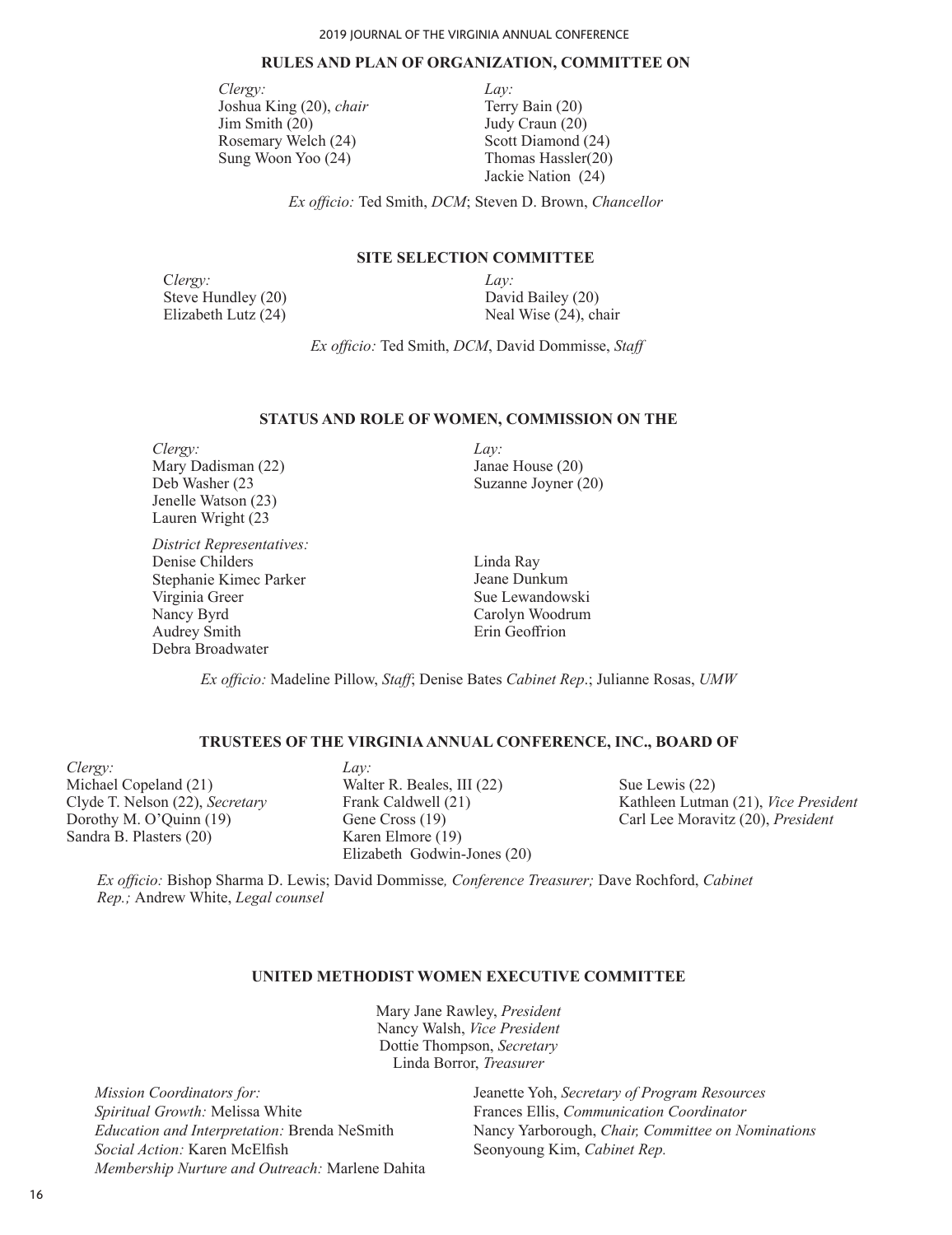#### **UNITED METHODIST MEN CABINET**

*Scouting Representative:* Bill Chaffin *Prison and Jail Ministries:* Gene Mims *Cabinet Rep:* Stephen J. Summers *Beacon Editor:* Jon Simons

*Wesleyan Building Brothers:* David Bean

*YoungER Men's Ministry:* TBD *Men's Ministry:* Johnnie Draughon

Andrew Kissell, *President*

Albert Weal Jr., *Vice President, Spiritual Life* Dann Ladd, *Vice President, Membership Development* Todd Hoar, *Secretary*

*Chaplain:* Johnnie Draughon *Prayer Advocate:* Todd Hoar *Hunger Relief Advocate:* Wade Mays *CRC/COD Advocate*: Ron Rumsey *Heart Havens Advocate:* David Campbell *All God's Children Advocate:* TBD *Domestic Violence Prevention:* Todd Hoar

*District Presidents/Team Leaders: Alexandria:* Bud West  *Arlington:* TBD *Charlottesville:* TBD *Danville:* Dwain Severs *Eastern Shore:* TBD

 *Elizabeth River:* David Collins *Farmville:* TBD  *Harrisonburg:* Team *James River:* Paul Smith *Lynchburg:* TBD *Rappahanock:* Bob Picket

 *Richmond:* TBD *Roanoke:* David Bates *Staunton:* Buck Craft *Winchester:* Stephen Cunningham *York River:* Jim Chaffin

# **D. TRUSTEES AND REPRESENTATIVES TO OTHER AGENCIES**

#### **COUNCIL OF CHURCHES, VIRGINIA: GOVERNING ASSEMBLY**

Bishop Sharma D. Lewis, *Judicatory Head* Larry Lenow, *Ecumenical Representative*

#### **GRACEINSIDE**

Charles Williams, *Chair* Kevin Richardson, *Vice-Chair* Barbara Sadtler, *Treasurer*

Emily A. Bailey Marilyn A. Heckstall Christine J. Garcia J. Matthew Greenshields Sally P. Gunn

Marjorie H. Holm Lyman Hubbard, Jr. William Eric Jackson Marilyn McCarty Marti Stephens-Hartka John H. Spencer Lindell Tinsley William B. Twine Dwain Warren

# **HEART HAVENS**

Jennifer Boyden, *Chief Executive Officer*<br>C. Lee Price, *Chair* R. Shaun Smith, *Vi* R. Shaun Smith, *Vice Chair* Frank Macrina, *Secretary* Danny J. Kesner, *Treasurer*

Jay Cowan (20) Pam Culler (19) Johnnie Draughon (20) Edward T. Judkins (18)

> Mary B. Blinn Marc D. Brown J. Peter Clements

Connie Nichols (22) Frank Macrina (22) B. Allen Langford (20) Anne McNeal (20)

Dale Pennel (19) Bert Ramsay (18) Jeremy Rowan (20) Tom Saunders (20)

*At Large:* Michael Steele Ron Rumsey

#### **HOUSING DEVELOPMENT CORPORATION, VIRGINIA UNITED METHODIST**

Larry Dickenson (20), *President* James G. O'Quinn (20), *Vice-President*

Randy Spears (20), *Treasurer* **Ernest T. Herndon (1)**, *Secretary* 

*Clergy:* Victor Gomez (21) Steven Wayne Greer (19) John R. Jones (19) Harold E. White, Sr. (1)

*Lay:* Sue Boltz (20) Jim Branscome (19) David Brown (21) Monte Cox (1)

Robert G. Hinkle (21) Elizabeth R. Honea (19) Larry Julihn(20) Kathy Lutman (21)

#### **PELL FOUNDATION**

Paul S. Baker, *President* William A. Young Jr., *Vice President* Betty Forbes Erin Reibel Mark Smith Steven J. Summers

17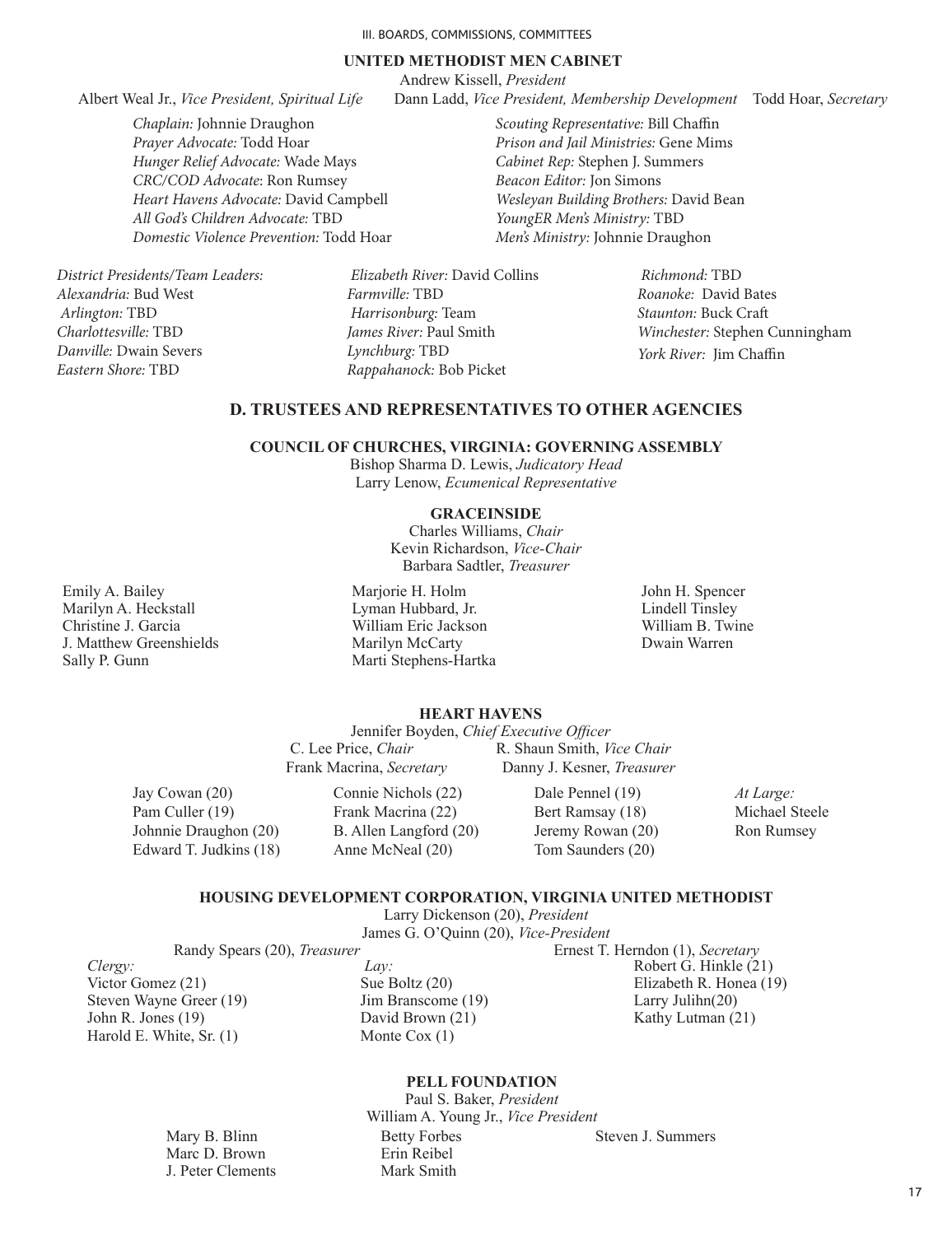# **PINNACLE LIVING**

Christopher P. Henderson, *President/CEO* Lisa F. Han (24), *Chair* Jane G. Hornbeck (25)*, Vice Chair* William H. Peterson (20), *Secretary/Treasurer* 

Brenda S. Brooks (23) Kevin W. Bruny (26) Shirley M. Cauffman (25) Steven R. Jones (26) Ellen Netting (26)

*Administrative Staff :* Michael J. Shaw, *Cedarfield, Executive Director;* Chris Gardner, *Hermitage Northern Virginia, Executive Director;* Gale A. Knox, *Hermitage Richmond, Executive Director;* James Stovall, *Hermitage Roanoke, Executive Director;* Marilyn M. Gray, *WindsorMeade Williamsburg, Executive Director*

#### **SOCIETY OF ST. ANDREW**

Lynette Johnson, *Executive Director*

Randy Beardsworth (22) Andrew Benjamin (22) David Bowen (22) Jason Brown (20) Harriet Bryan (19) Kyle Bullock (21)

Sheila Carden (22) Cooper Davidson (21) Scott Davis (Ex-officio) Tom Green (20) Shawn Kiger (21) Bill Moore (20)

David Moseley (19) Steve Nailor (Ex-officio) Barbara Perrone (21) Hughey Reynolds (19) Darrell Smith (20) Michael Smith (20)

Robert Spencer (22) Cliff Steger (21) Julie Taylor (21) Jim Tongue (20)

# **THE UNITED METHODIST CREDIT UNION**

Alvin J. Horton, *Chair*

William A. James, *Vice Chair* Joel Pollard, *Secretary* Thomas A. Rachele, *Treasurer*

*Board Members:* David Atkins Christopher R. Burgess Sue W. Lewis

Jeff Peterson Madeline Pillow

*Staff: CEO:* James R. Eads; *Operations Manager:* Adrienne Cummings*; Finance Manager:* Karen Salmons; *Loan Manager:* Michael E. Haydon*; Marketing Director:* Parker Eads; *Accounting Clerk:* Suzanne Bullock*; Member Services:* Sharon Burchfield, Shirley Porea

|                     | <b>UMFS</b>                    |                         |
|---------------------|--------------------------------|-------------------------|
|                     | Greg Peters, President and CEO |                         |
| Ken Huntsman, Chair | Mike Giancaspro, Vice Chair    | Bruce Sadler, Secretary |
| Clergy:             | Jim Godwin                     | Marshall Ross           |
| John S. Brenneke    | Margaret Hardy                 | N. H. Cookie Scott      |
|                     | Iris Holliday                  | Melissa Sikes           |
|                     | Sarah Hoyle                    | Karen Walker            |
| Lay:                | David Reid                     | <b>Bruce Whitehurst</b> |
| <b>Betty Forbes</b> | Jennie Reynolds                |                         |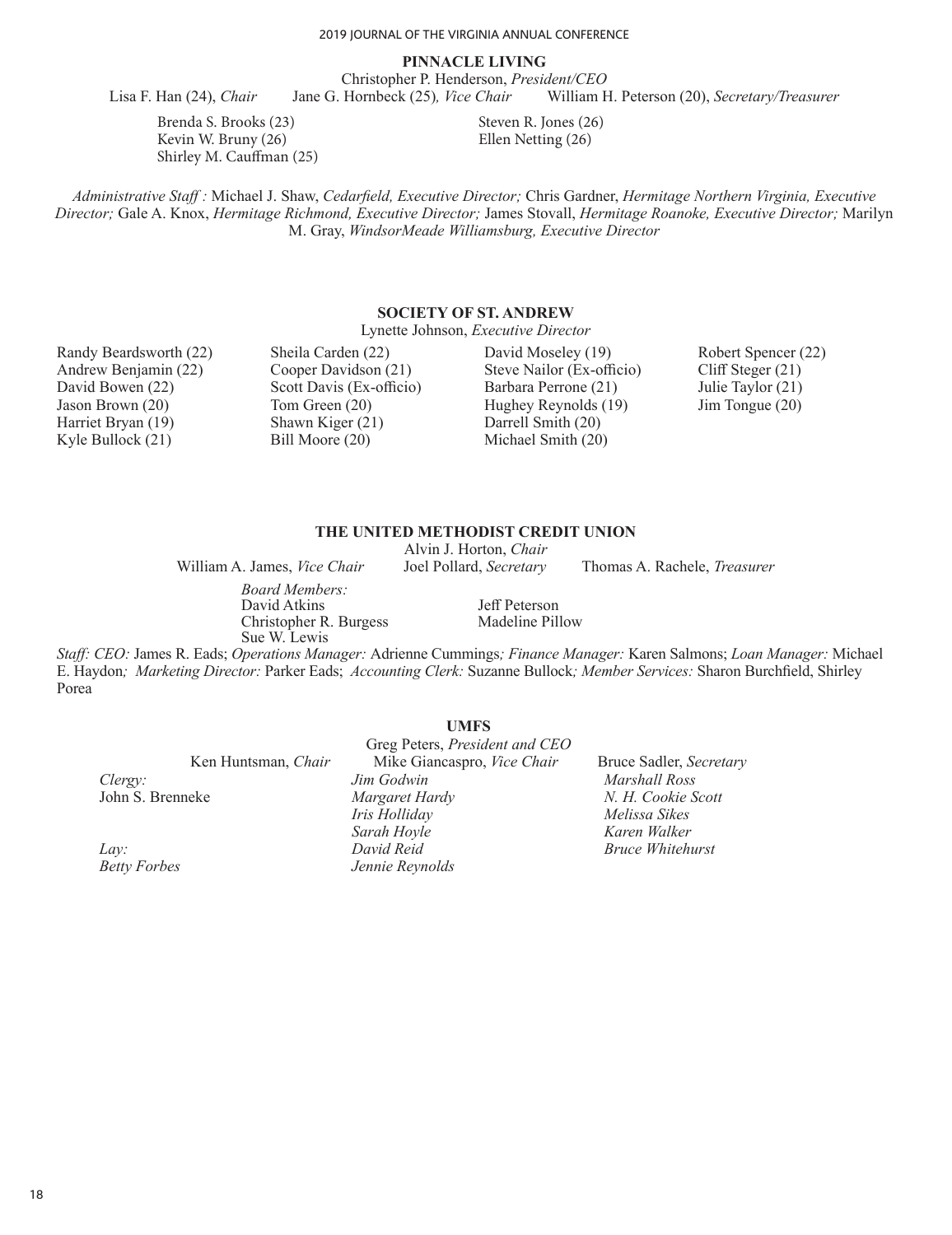#### **TRUSTEES OF EDUCATIONAL INSTITUTIONS**

#### **FERRUM COLLEGE**

David Johns, *President* Phyllis Karavatakis, *Chair* **D. Scott Showalter**, *1st Vice Chair* W. Jeffrey Booker, *2nd Vice Chair* Lou C. Talbutt, *Secretary* Vicki Gardner Janine Howard Ann Klotz Sharma D. Lewis Judson P. Mason Annita Nelson Baxter Phillips, Jr. Mary Jane Rawley Glenn Rowley Ronald Singleton Carolyn L. Smith Suzanne Smith Twyla Tatum Robert W. Todd

Teresa Watson Kathleen Overby Webster Marilyn H. West Martin Williams Don Lee Wilson Bruce Whitehurst George Yancey

#### **RANDOLPH-MACON ACADEMY**

Brig. Gen. David Wesley, *President* RADM John Stufflebeem., *Chair* Harry G. Austinn III, *Secretary* Brian Bogart, *Treasurer*

 Bill Bersing Joseph Hadeed Stuart Hester

David Arrington Suzanne Bell Suzanne Boltz Bernice Cobbs John Cougill Jeff Davoud

> Lucy Hooper Doug Huthwaite Patty Keenan

George Mathias Pamela McInnis Lawrencia Pierce Katie Tewell

*Ex officio:* Steven Summers, *District Superintendent;* Susan Gawalt, *Parents Association,* Robert Snitchler, *Alumni Association*

#### **RANDOLPH-MACON COLLEGE**

Robert Lindgren, *President*

Sue Schick, *Chair* Lee B. Spencer, Jr., *Vice Chair* Stephen P. Long, *Secretary* 

Gilbert T. Bland Yvonne W. Brandon Macon F. Brock III L. Preston Bryant, Jr. Grace B. Carroll J. Peter Clements J. Scott Colley William A. Davis, Jr. Malinda E. Dunn F. Gillis Green, Esq.

 Andrea Holloway R. Earl Johnson William B. Kilduff Sabra L. Klein Cynthia H. Lee Robert R. Lindgren Stephen P. Long David G. Meleski Thornton C. Melton III Thomas L. Millner

 Frank J. Murphy III R. Geoffrey Neville, Jr. Wesley A. Nichols Allison M. O'Brien Timothy P. O'Brien John B. Peters Susan P. Quinn Dee A. Raubenstine Mary Lynn Reed Louis E. Renjel, Jr.

 Sue Schick Lee B. Spencer, Jr. Harold E. Starke Linwood A. Staub Sanjay Tandon Cristin B. Traylor Samuel E. Vichness R. Douglas White David E. Yawars

# **SHENANDOAH UNIVERSITY**

Tracy Fitzsimmons, *President* John D. Stokely Jr. *Chair* Robert J. Frogale, *Vice-Chair* Mary Farland Shockey, *Secretary* 

Walter H. Aikens David B. Baxa J. Gregory Bennett Teresa A. Cluss Kyle Feldman Andrew U. Ferrari Mary Bruce Glaize Victor Gomez Fred Helm

Mark Ohrstrom*, Treasurer* Marjorie S. Lewis, *Past Chair* L. Janell Hoffman Bruce E. Hunter James U. Imoh Diane S. Kearns Marjorie S. Lewis Keith A. May Spencer McAndrews J. Randall Minchew M. Yaqub Mirza

Nicholas J. Nerangis Sr. Debra S. Orbacz Bipin B. Patel Michael Perry John B. Peters Cecil Pruitt, Jr. Gerald F. Smith Jr. James A. Stutzman Jr. Steve Summers

#### **VIRGINIA WESLEYAN UNIVERSITY**

Scott D. Miller, *President*

John F. Malbon, *Chair* Susan S. Goode, *Vice Chair* Nancy T. DeFord, *Secretary* J. Tim Bailey, *Treasurer* Nancy T. DeFord, *Secretary* David L. Kaufman, *Immediate Past Chair*

Susan Torma Beverly Gary D. Bonnewell Troy DeLawrence Sharon S. Goodwyn William W. Granger III Mary C. Haddad Jean T. Jenkins Alexander B. Joyner

Howard P. Kern Ronald M. Kramer Sharma D. Lewis Vincent J. Mastracco, Jr. Robert W. McFarland Eric C. Nyman Tassos J. Paphites Deborah M. Paxson

Jonathan E. Pruden Robin D. Ray Cynthia G. Rodriguez Louis F. Ryan Alan H. Shaw James H. Shumadine M. Wayne Snead Lee T. Stevenson

Charles A. Veatch James T. Vickers Ashlely Warren James R. Wilkins Jr. Heather H. Wilson Irene R. Wurtzel

Miyako Kake – *Honorary Trustee*

Joseph R. Thomas Kenneth G. Trinder II George K. Tsantes III D. Henry Watts Michael J. White